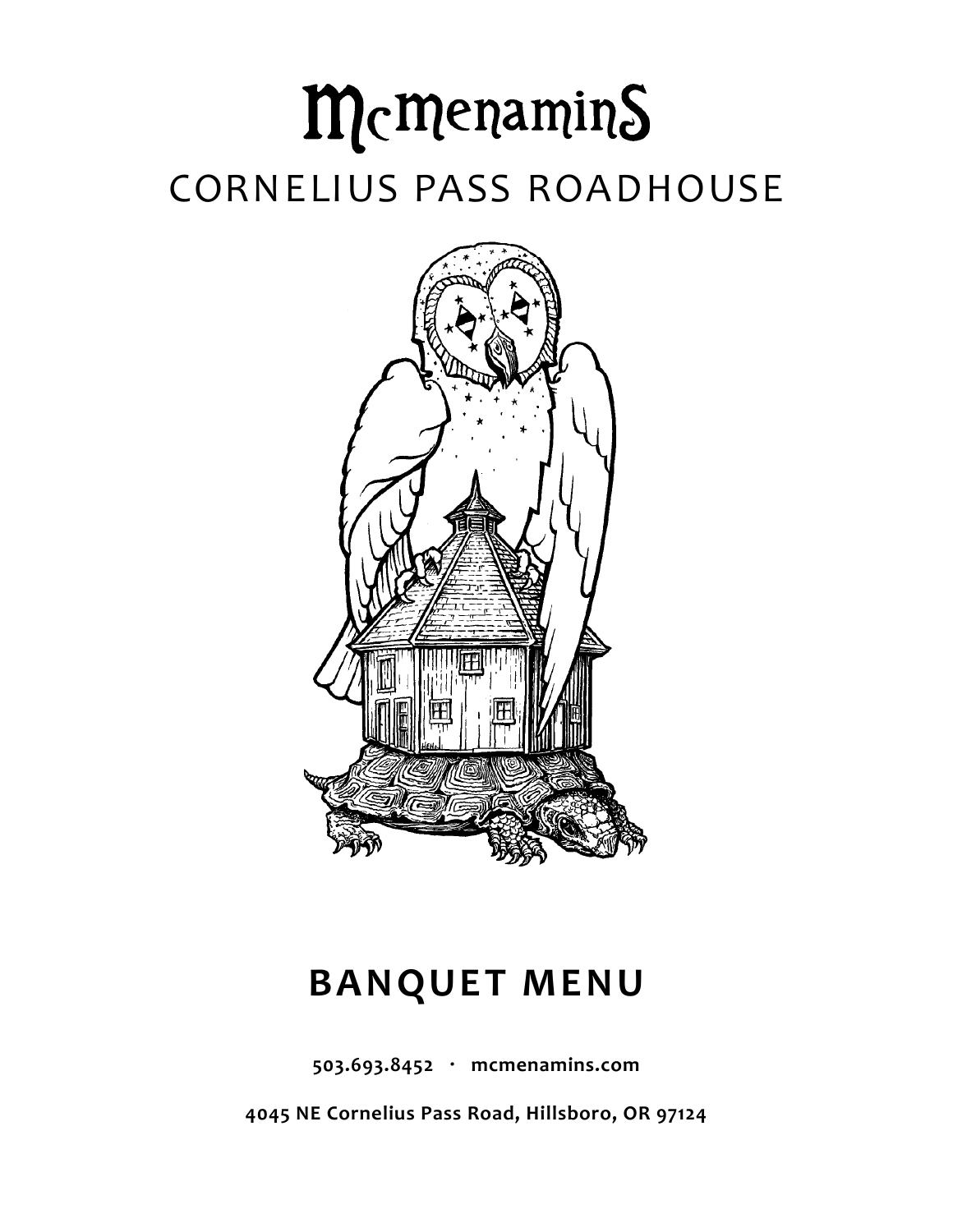# **CATERING INFORMATION**

# **EVENT SPACE RENTALS**

Each room requires a minimum amount of food and beverage service to be purchased for your event. The minimum amount varies depending on the space of your choice, time of the day and day of the week. These fees can be explained by our sales coordinators.

### **MENUS**

Meal selections must be confirmed forty-five (45) days prior to the date of your event. Although the following menus and prices are subject to change, they are always guaranteed three months prior to your event. Pricing on alcohol is not guaranteed and is subject to change at any time as we match the current pricing in the bars on the property. Please note that all food and beverage prices are subject to a service charge.

### **PAYMENT POLICY**

Every event requires an advance deposit(s), with the balance of all charges due at the close of the event. Direct billing to your place of business is also available if arranged in advance and approved prior to the event.

### **GUARANTEES**

The final number in attendance for your event must be specified by noon, on the appropriate date, as noted on your contract. Once received by the Sales and Events Office, the number in your party will be considered a guarantee and no longer subject to reduction.

### **MUSIC**

Music and other forms of entertainment are welcome to complement your special event. Our sales coordinators can assist you in planning music that is appropriate for each venue.

#### **WIFI**

Wifi is available free of charge throughout the property.

# **TABLE OF CONTENTS**

*Morning Events—pages 3 - 6*

*[Afternoon Events—pages 7 - 13](#page-6-0)*

*Reception[—pages 14](#page-13-0) - 19*

*[Enhancements—pages 2](#page-19-0)0, 26*

*[Evening Events—pages 21 - 2](#page-20-0)5*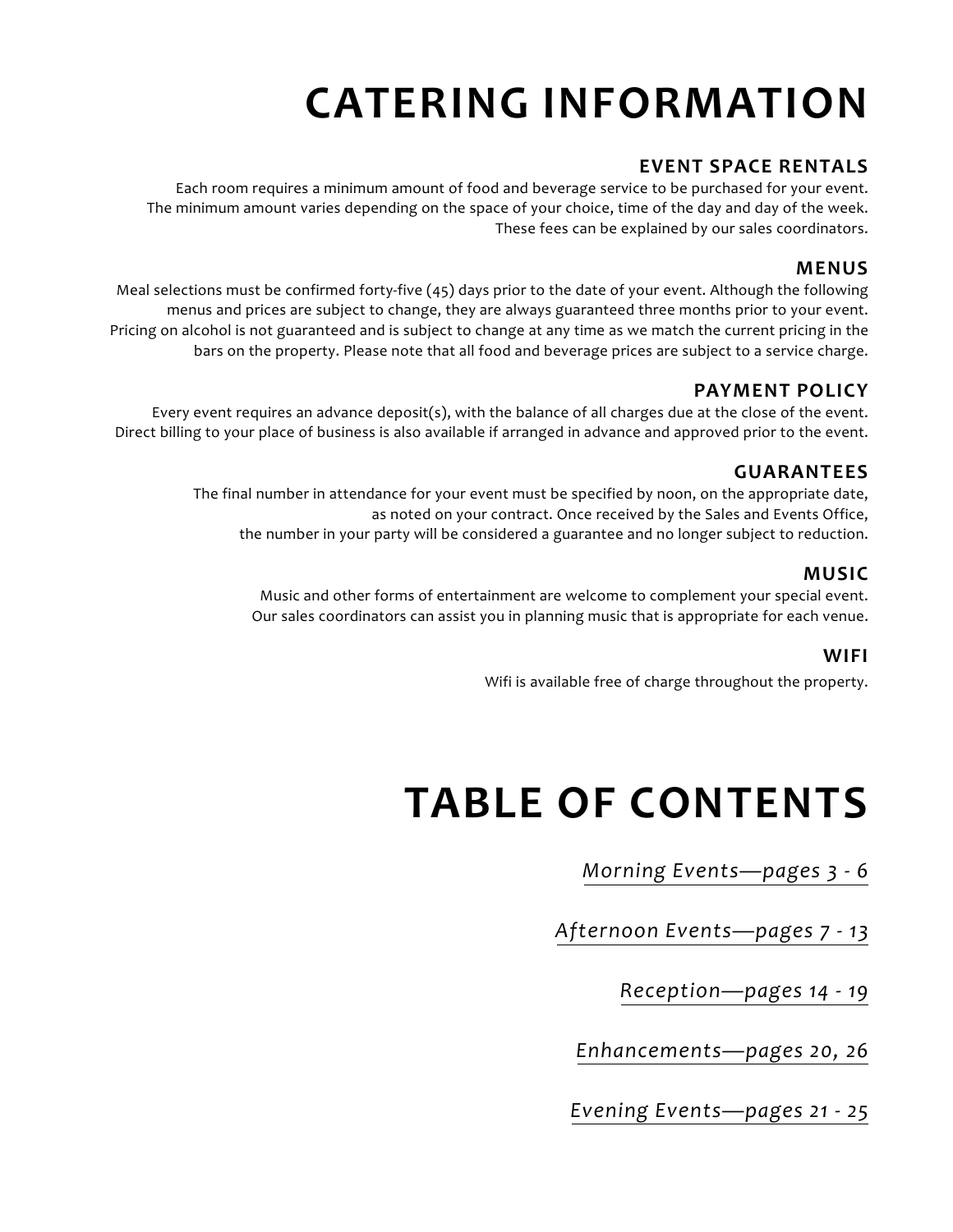# SUNRISE BREAKFAST

*Minimum 15 people.*

Greek Honey Yogurts  $@@$ 

**Breakfast Breads & Pastries** Ⓥ

Fruit Salad  $@@$ honey-lime-mint dressing and seasonal fruit

Simply Scrambled Eggs\*  $@@$ 

**Choice of Two Proteins** Canadian bacon , bacon *©*, pork sausage links or vegan patties \* *V* 

**Cottage Potatoes** ✿Ⓥ

**McMenamins Own Freshly Brewed Coffee**  $@$  **\*** and a selection of The Tao of Tea

**Bottled Orange Juice** Ⓖ✿Ⓥ

\$27.50

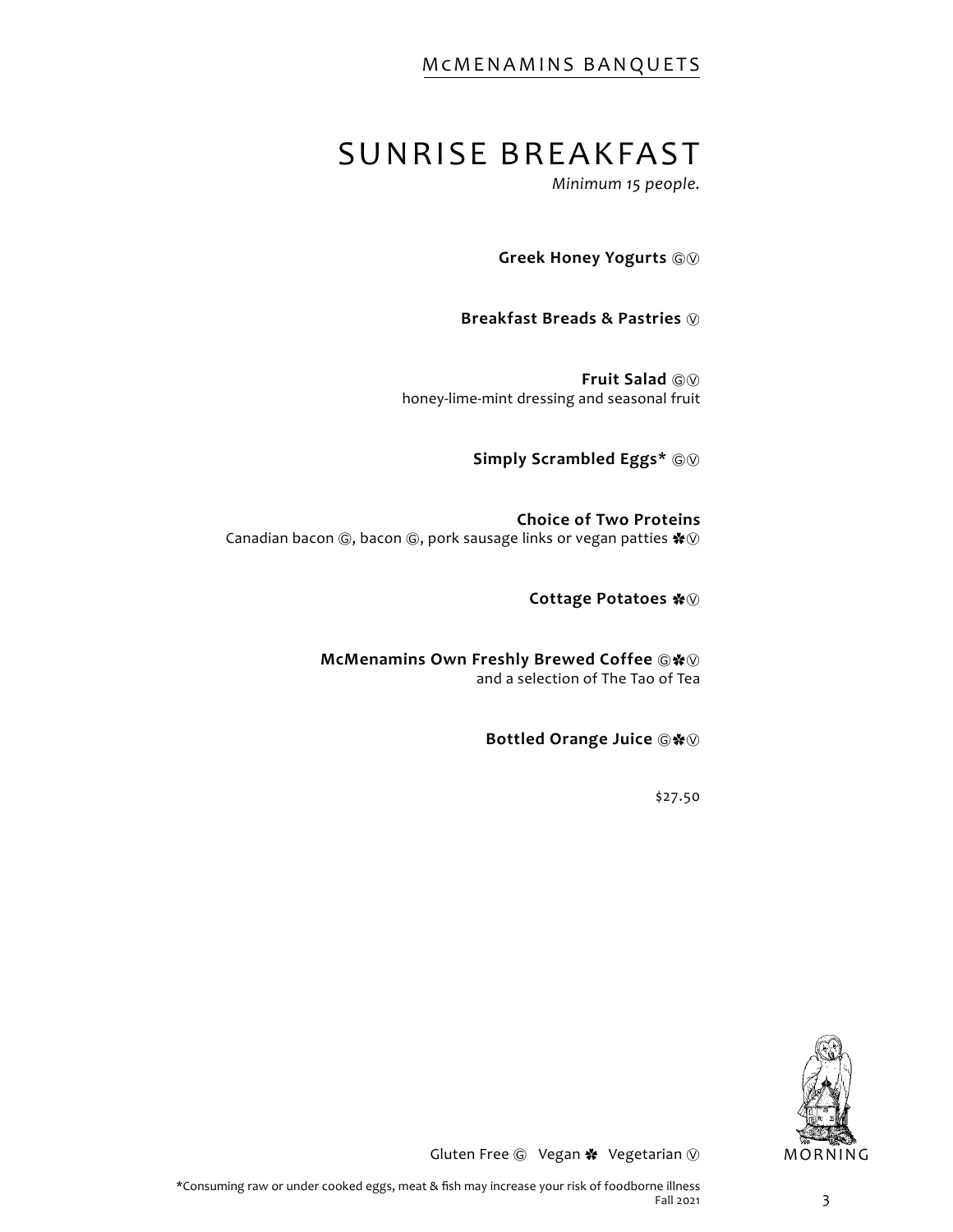# EYE OPENER CONTINENTAL

*Minimum 15 people.*

Greek Honey Yogurts  $@@$ 

**Breakfast Breads & Pastries** Ⓥ

**Whole Fresh Fruit ©\*** 

Hard-Cooked Eggs  $@@$ 

**McMenamins Own Freshly Brewed Coffee**  $@$  $@$ and a selection of The Tao of Tea

**Bottled Orange Juice**  $@$  **\*** 

\$17.00

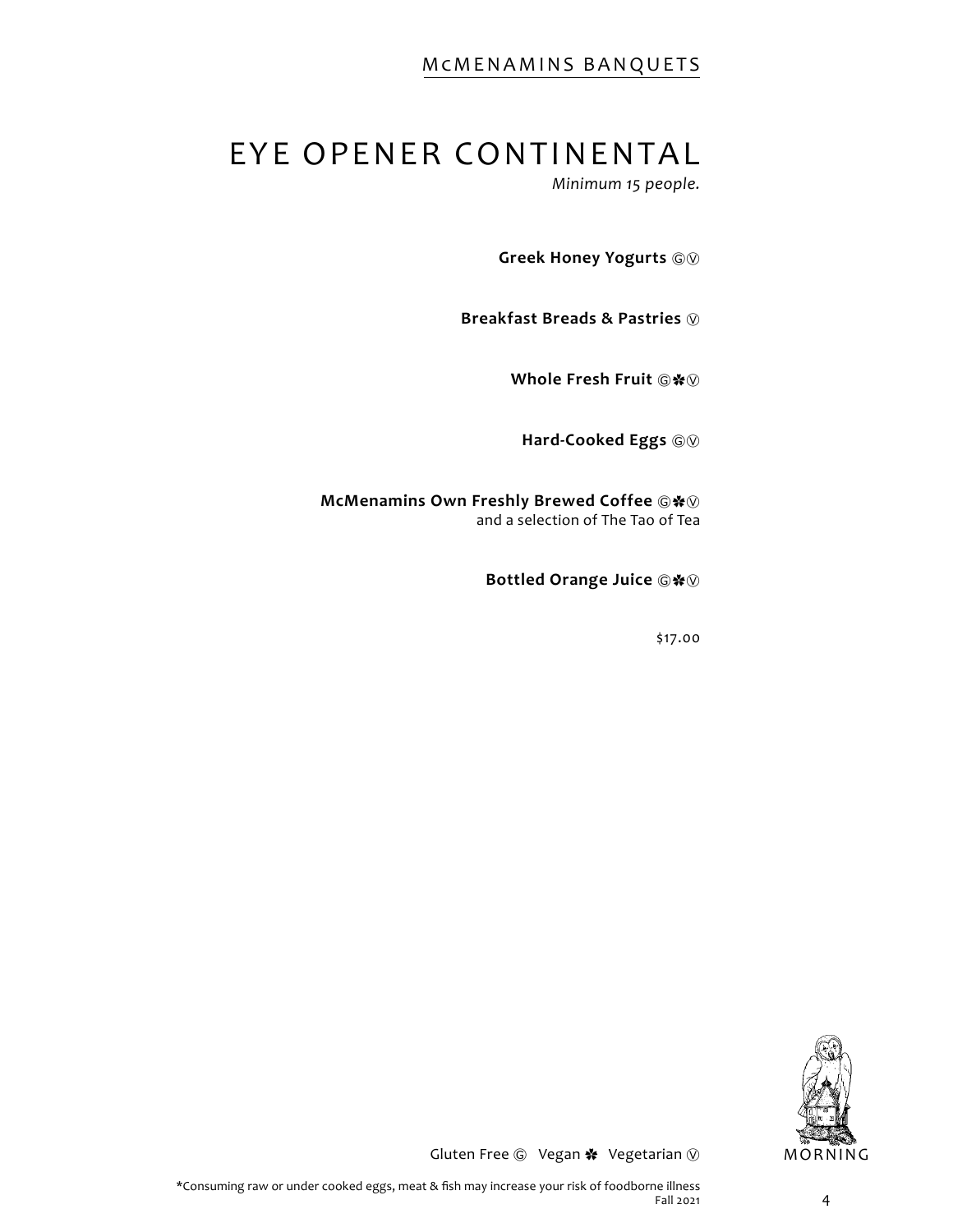# FRANK IMBRIE΄S BRUNCH

*Minimum 25 people.*

**Fresh Fruit Display ◎**  $\&$ seasonal fruit, sliced melons, berries and tropical fruits

**Breakfast Breads & Pastries** Ⓥ

**Hail! Caesar Salad** romaine, garlic croutons, Parmesan, Caesar dressing

> **Kale Slaw**  $\textcircled{\tiny{\textcircled{\tiny{W}}}}$ Hogshead-honey mustard dressing

**Smoked Salmon Tortellini Salad**

**Cottage Potatoes** ✿Ⓥ

**Fresh-Baked Quiche** Primavera Veggie Quiche (V) and Quiche Lorraine

**Simply Scrambled Eggs\***  $@@$ 

**Choice of Two Proteins** Canadian bacon  $\circledS$ , bacon  $\circledS$ , pork sausage links or vegan patties  $\clubsuit \circledS$ 

> **McMenamins Own Freshly Brewed Coffee**  $\circ$  **\*** and a selection of The Tao of Tea

**Bottled Orange Juice**  $@$  $@$ 

\$42.00

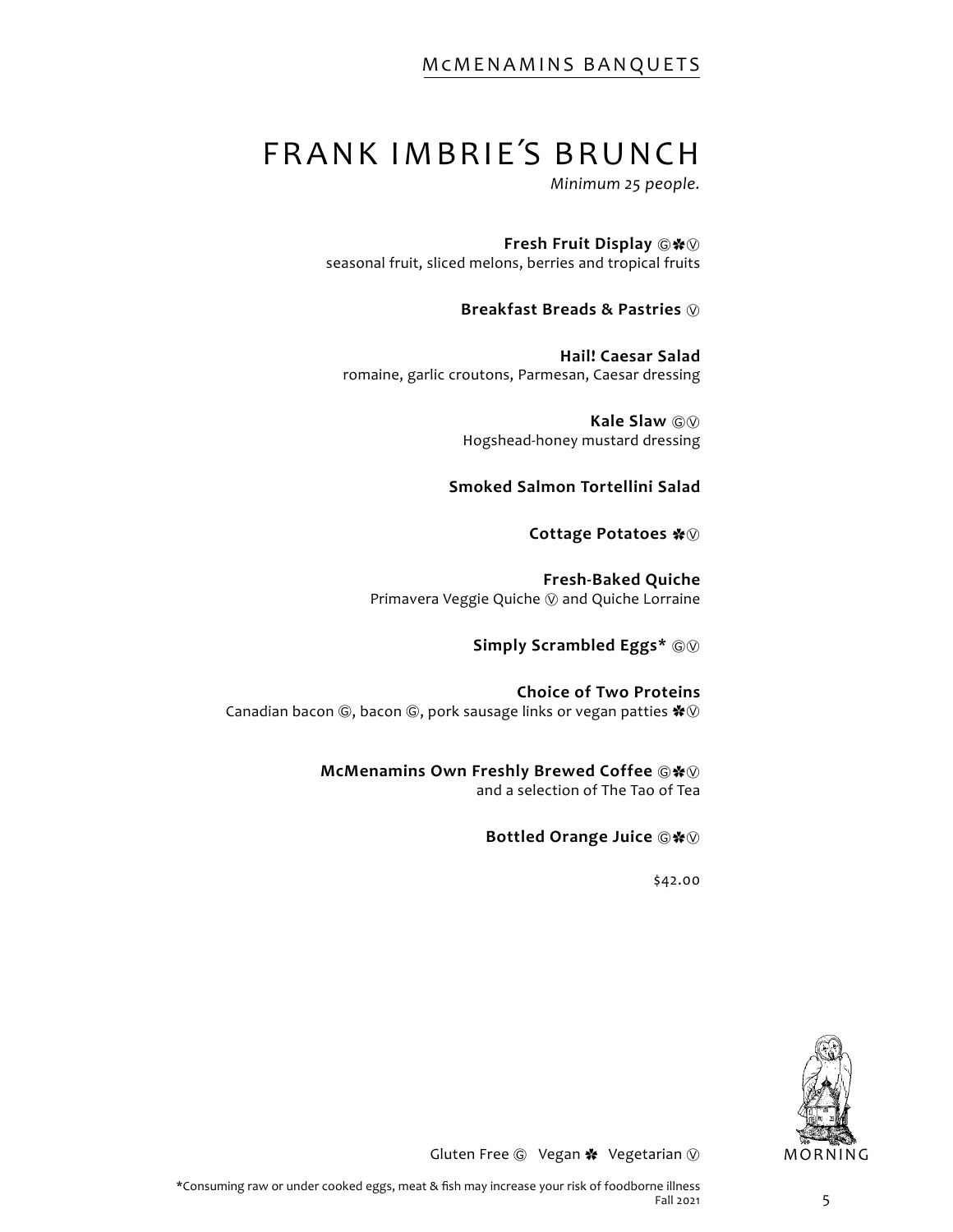# MORNING ENHANCEMENTS

*Minimum 15 people. These items available to enhance a buffet meal.*

#### **Bagel & Lox Display**

lemon, capers, red onion, whipped cream cheese \$9.50

#### **Mini Bagels & Spreads**

butter, smoked salmon cream cheese, herbed cream cheese, red raspberry jam and beehive apple butter \$9

**Biscuits & Gravy**  fresh-baked buttermilk biscuits and country sausage gravy \$6.00

Oatmeal Bar  $@@$ steel-cut oats, milk, dried fruits, beehive apple butter, brown sugar \$6.00

> **Granola Station** Ⓥ Greek yogurt, fresh berries, fresh mixed fruit, dried fruit, almonds and power seed mix with coconut \$6.00

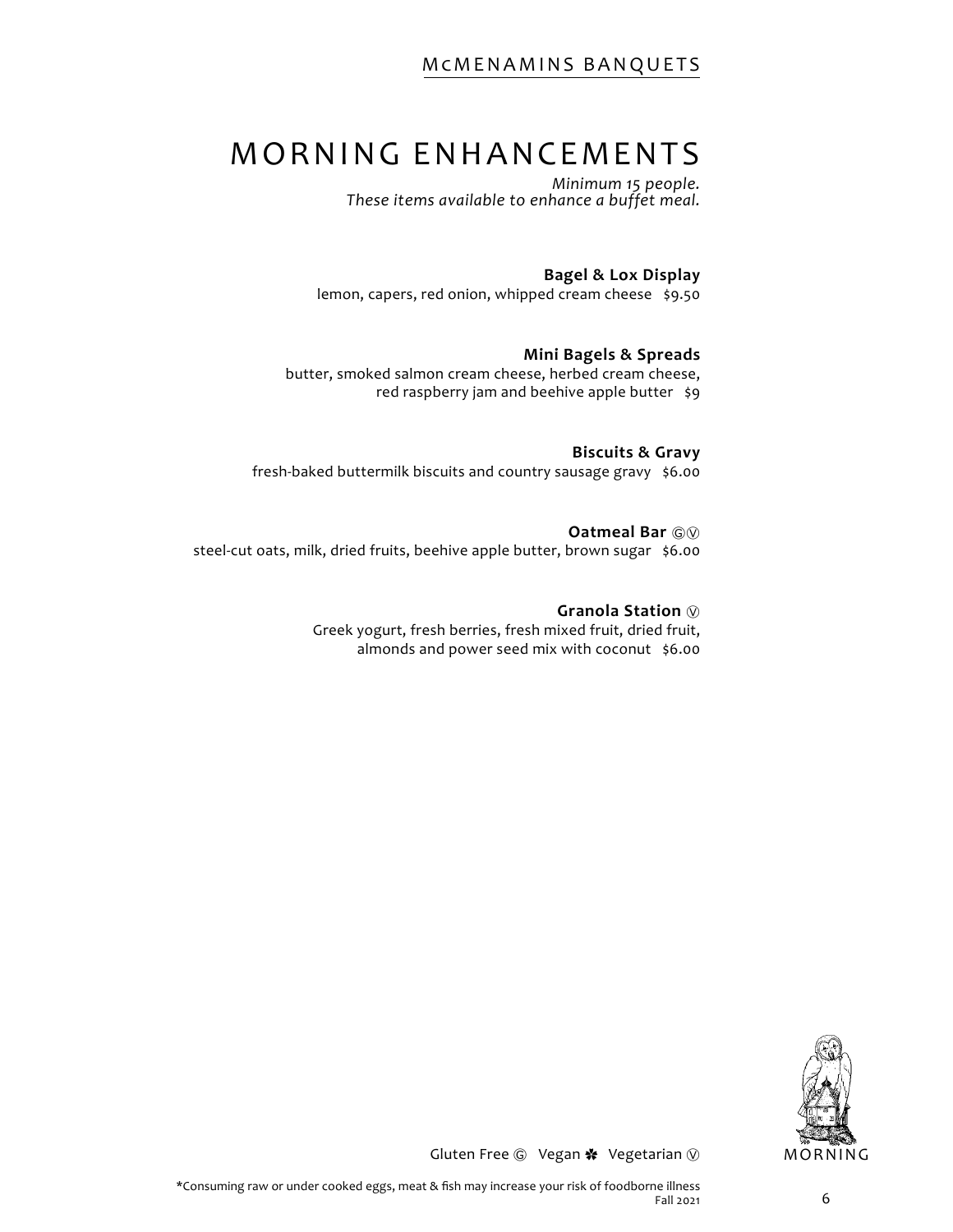# <span id="page-6-0"></span>ELECTRIC LUNCH

*Minimum 15 people.*

#### Garlic Bread  $\circledR$

**SOUPS** *Choose two* Seasonal Creamy Tomato  $\circledcirc$ **Pesto Primavera Minestrone**  $@@@$ **New England-Style Clam Chowder West African Chicken-Peanut**  $@$ **Ginger-Mushroom-Red Miso**  $@$  $\&$  $@$ 

#### **SALADS**

**Aztec** Ⓥ romaine, corn and black bean salsa, avocado, tortilla strips, cheddar cheese, tomato, jalapeño, cilantro, onion, chipotle dressing

**Brewer's**  $\circledcirc$ blue cheese crumbles, marinated red onion, hazelnuts, Ruby-raspberry vinaigrette

**Six Arms Goddess** ✿Ⓥ romaine, cucumber, tomato, bell peppers, marinated onion, pita chips, Goddess dressing

#### *ADD PROTEIN*

*Baked Tofu* © \* ⊙, Grilled Chicken © or Smoked Salmon © \$5.75

#### **Chocolate Chip Cookies**  $\circledcirc$

**McMenamins Own Freshly Brewed Coffee**  $\circledR$ 

and a selection of The Tao of Tea

\$25.00

**Suggested Wine Pairings** White Rabbit & Black Rabbit

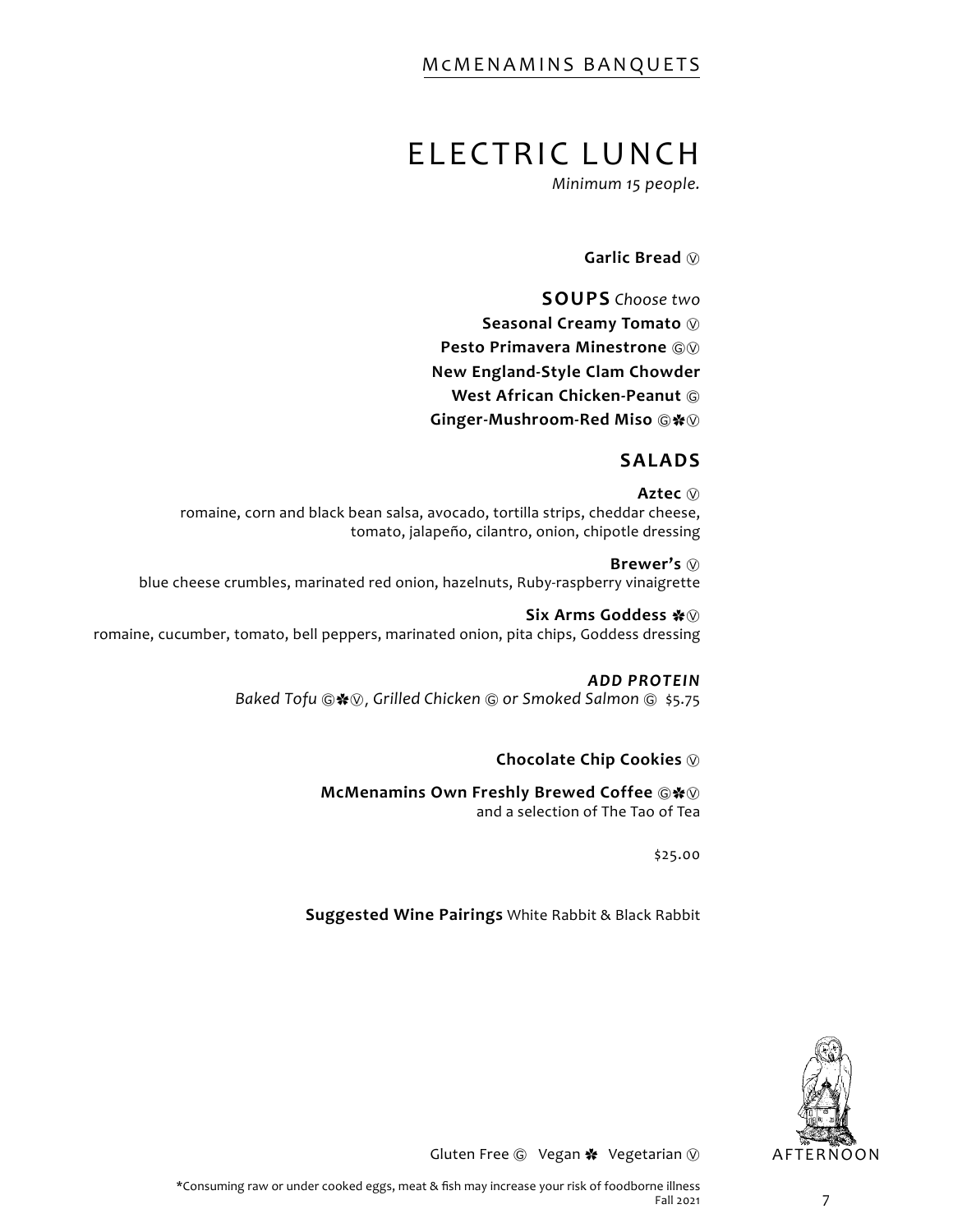# LUCKY'S DELI SANDWICH SHOP

*Minimum 15 people.*

### **SALADS**

**Brewer's Salad** Ⓥ blue cheese crumbles, marinated red onion, hazelnuts and Ruby-raspberry vinaigrette

> **Picnic Potato Salad**  $@$ red potatoes, sweet relish, egg, onion, celery, bell pepper

> > **Kale Slaw**  $\textcircled{\scriptsize{}}\textcircled{\scriptsize{}}\textcircled{\scriptsize{}}$ Hogshead-honey mustard dressing

#### **SANDWICHES** *Choose two*

*Pre-made & individually wrapped. Gluten-free bread available upon request for an additional charge.*

**Pastrami & Swiss** Hogshead honey mustard sauce, lettuce, tomato, red onion & pickles on marbled rye

> **Vintner's Turkey** peppered turkey, cherry-syrah chutney, white cheddar, lettuce, tomato & red onion aioli on rustic white

#### **Dilly Tuna Salad**

creamy albacore tuna salad with celery, red onion & fresh dill on sourdough with lettuce, tomato & pickles

#### Urban Ploughman's Bagel  $\circledcirc$

herbed cream cheese, avocado, cucumber, marinated red onion, black olives, sprouts & tomato on an everything bagel

**Chocolate Chip Cookies**  $\circledcirc$ 

**McMenamins Own Freshly Brewed Coffee ©※** 

and a selection of The Tao of Tea

\$29.50

**Suggested Wine Pairings** Poor Farm Pinot Gris & Willamette Valley Pinot Noir

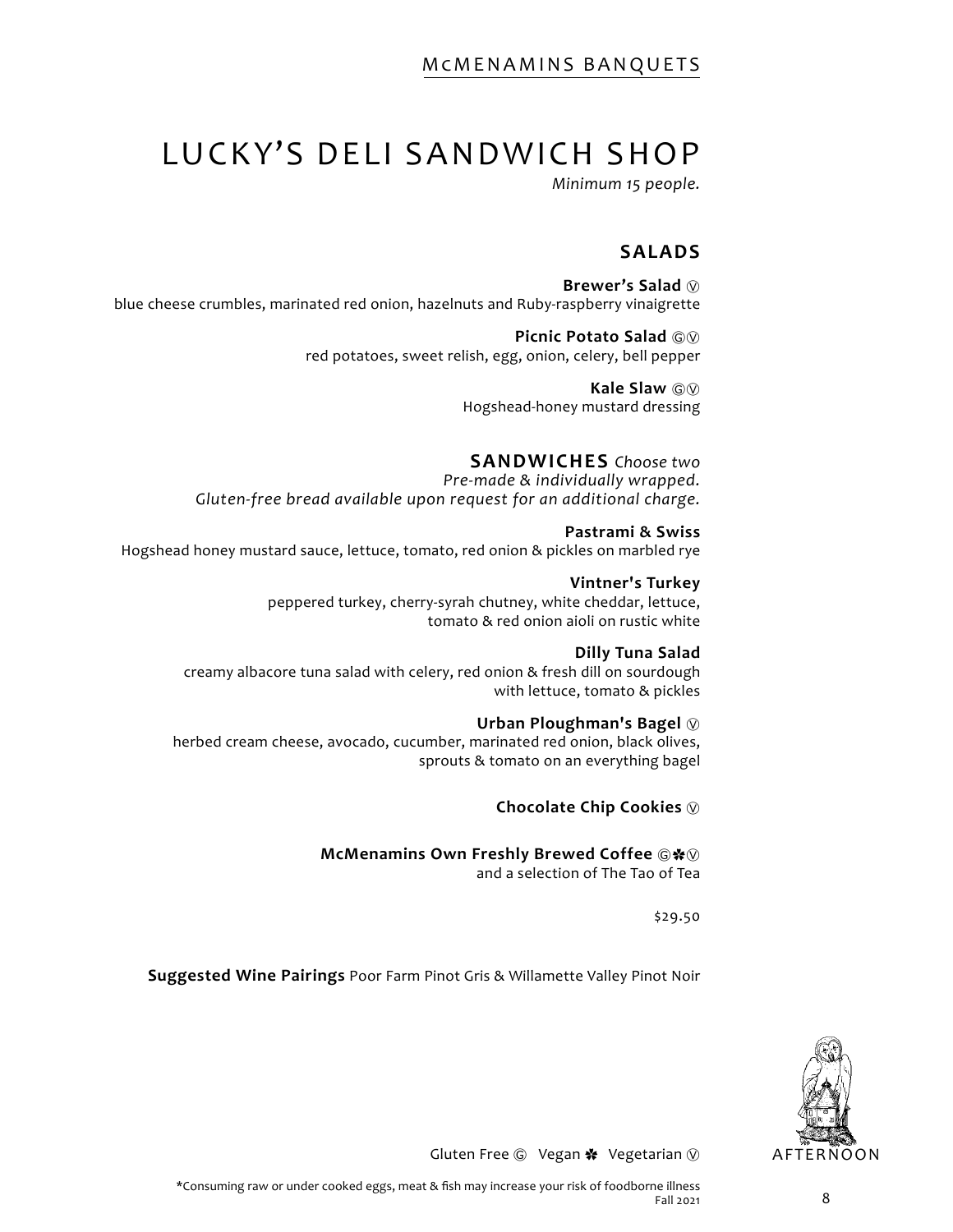# YARD HOUSE PICNIC

*Minimum 15 people.*

**Buttermilk Biscuits** Ⓥ honey, butter

**Picnic Potato Salad**  $\textcircled{\tiny{\textcircled{\tiny{W}}}}$ red potatoes, sweet relish, egg, onion, celery, bell pepper

> **Kale Slaw**  $\textcircled{\tiny{\textcircled{\tiny{W}}}}$ Hogshead-honey mustard dressing

**Grilled Terminator Kielbasa & Hammerhead Bratwurst**∞ rolls, warm sauerkraut, Edgefield Dijon, Terminator and yellow mustards

**Honey-Stung Fried Chicken**∞

**Chocolate Chip Cookies** Ⓥ

**McMenamins Own Freshly Brewed Coffee ©※** and a selection of The Tao of Tea

\$33.75

∞*Available as a substitution for one protein selection at no additional charge* 

**Hammerhead BBQ Tofu**  $\clubsuit$ grilled baked tofu

**Suggested Wine Pairings** White Rabbit & Black Rabbit

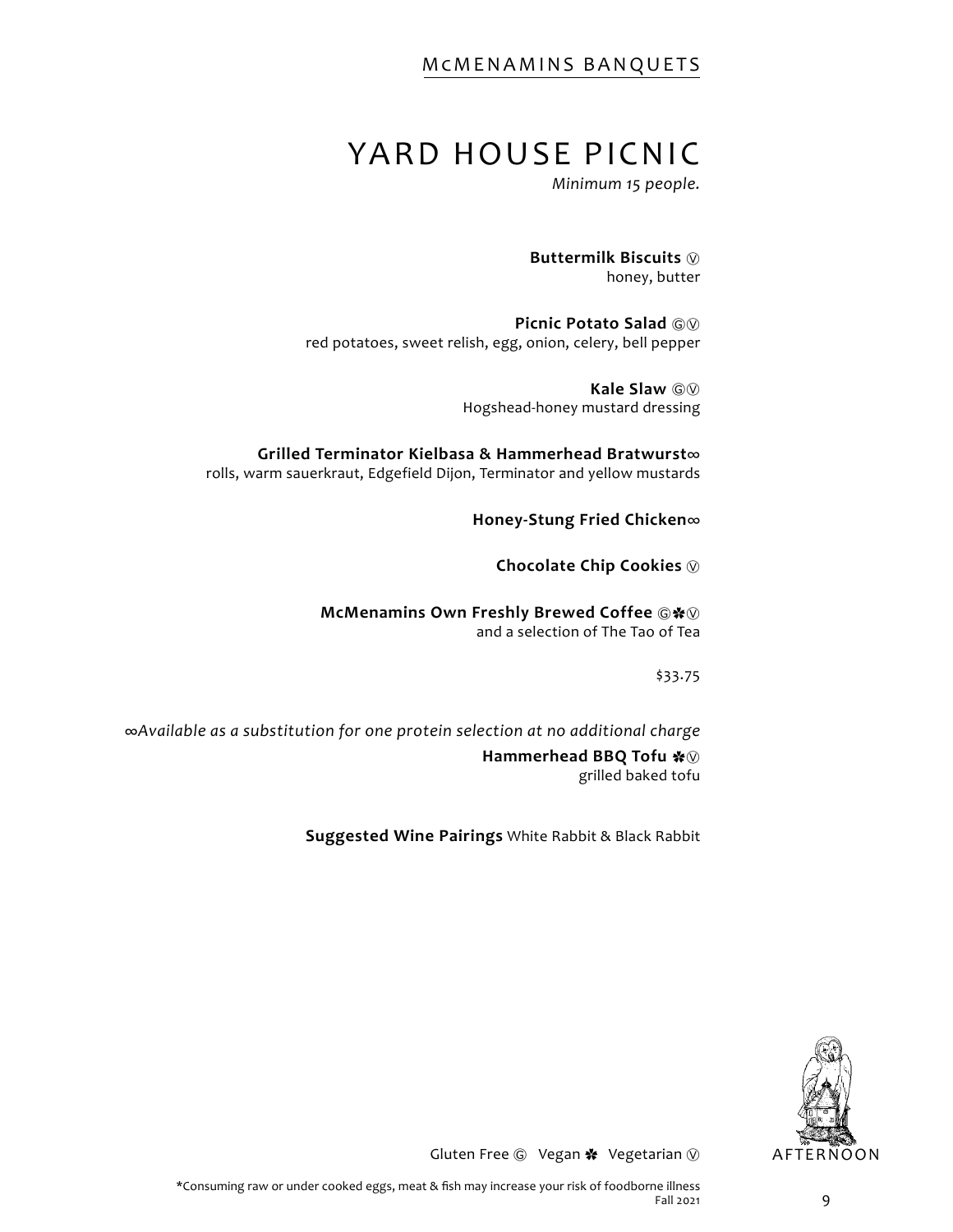# BAJA FIESTA

*Minimum 15 people.*

**Spicy Radish & Jicama Slaw ⓒ**  $\&$ 

**Black Beans ©※** 

**Chipotle Rice** Ⓖ✿Ⓥ

**Smothered Three Sisters Burrito** Ⓥ**∞**

roast squash, corn and black bean salsa and sharp cheddar topped with chipotle cream sauce, chipotle pico de gallo and cilantro sour cream

#### **Chicken & Pumpkin-Mole Enchiladas**∞

pepper jack, cilantro sour cream and onion

**Nacho Bar** Ⓥ tortilla chips, chipotle pico de gallo, tomatillo salsa, guacamole, cilantro sour cream, chili con queso

**Chocolate Chip Cookies** Ⓥ

**McMenamins Own Freshly Brewed Coffee**  $\circ$ and a selection of The Tao of Tea

\$36.75

*∞Available as a substitution for one entree selection at no additional charge*  **Tofu Fajita Grill** ◎  $\&$ sautéed sweet peppers and onions, flour and corn tortillas

**Suggested Wine Pairings** Aegrina Vineyard Pinot Noir, Chardonnay, *OR & WA*

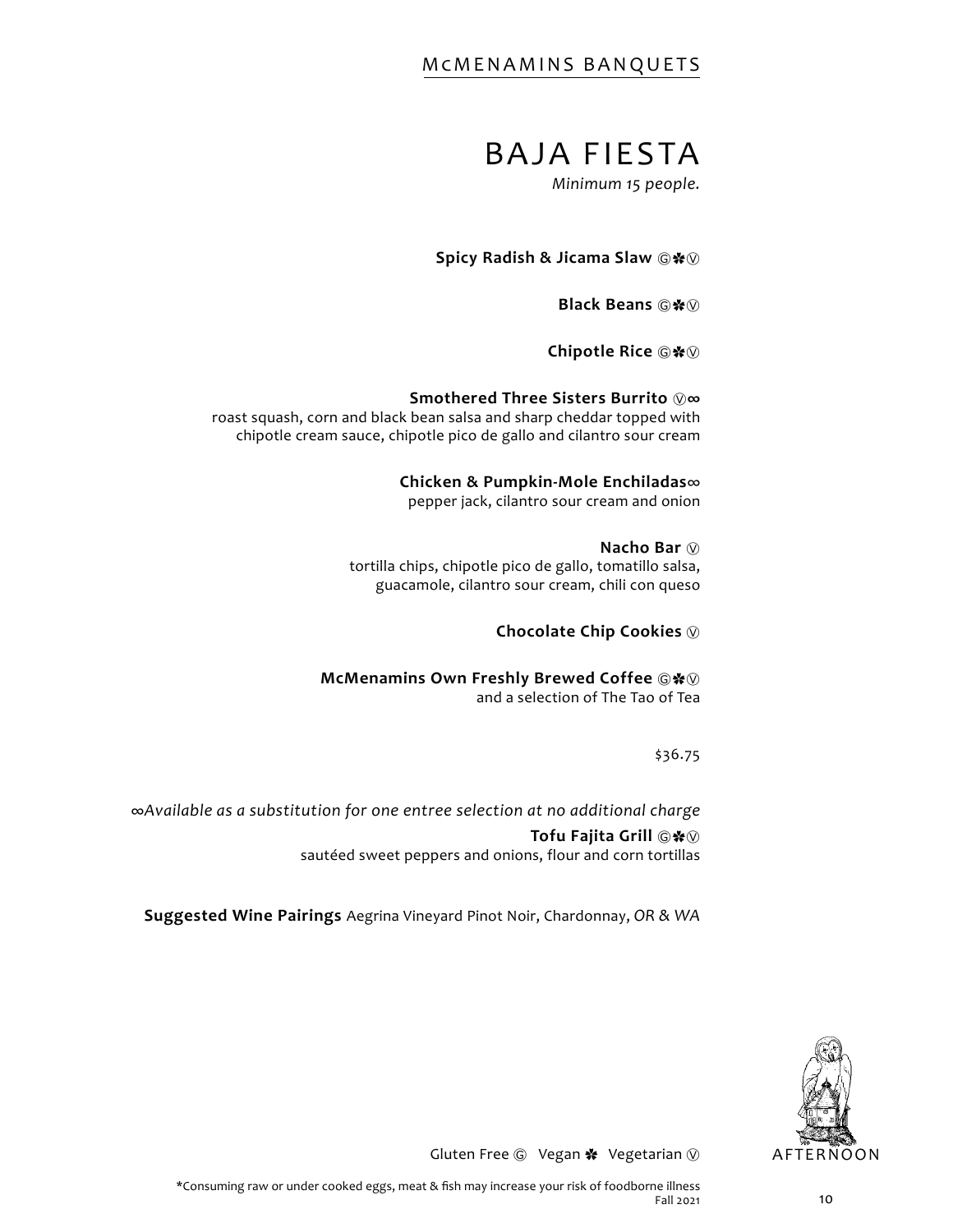# ANDY'S WOODSHOP

*Minimum 15 people.*

#### **Garlic Bread** Ⓥ

#### **Hail! Caesar Salad**

romaine, Caesar dressing, garlic croutons and Parmesan cheese

# **BAKED MAC & CHEESE** *Choose two*

*Gluten-free pasta available upon request*

Dark Star  $\circledcirc$ sautéed bell peppers and onions, Dark Star hot sauce and pepper jack

**High Mac**  $\circledcirc$ tomato, spinach, hazelnuts, brown butter-cream sauce, Parmesan cheese

> **Smokestack Lightning** bacon and mozzarella

> > **Traditional** Ⓥ sharp cheddar cheese

*ADD PROTEIN Grilled Chicken* Ⓖ *or Italian Sausage* Ⓖ \$3.50

### **PIZZA** *Choose two Gluten-free pizza crust available upon request for an additional charge*

#### **Hammerhead BBQ Chicken**

garlic-roasted chicken, mozzarella, bell pepper, red onion, fresh cilantro, Hammerhead BBQ sauce

# **Margherita** Ⓥ

fresh mozzarella, tomato sauce and basil

# **The Omnivore**

pepperoni, sausage, red onion, mushrooms, black olives, mozzarella and Parmesan cheeses

# **Three Little Pigs**

pulled pork, Canadian bacon, bacon bits, Hammerhead BBQ sauce, sharp cheddar and mozzarella cheeses, pickled jalapeños, green onion

#### **Secret Garden** Ⓥ

bell peppers, red onion, mushrooms, artichoke hearts, spinach, tomato

# **Chocolate Chip Cookies**  $\circledcirc$

**McMenamins Own Freshly Brewed Coffee 
a**  $\bullet\$ and a selection of The Tao of Tea

\$36.75

**Suggested Wine Pairings** White Rabbit & Alder Ridge Vineyard Cabernet Sauvignon

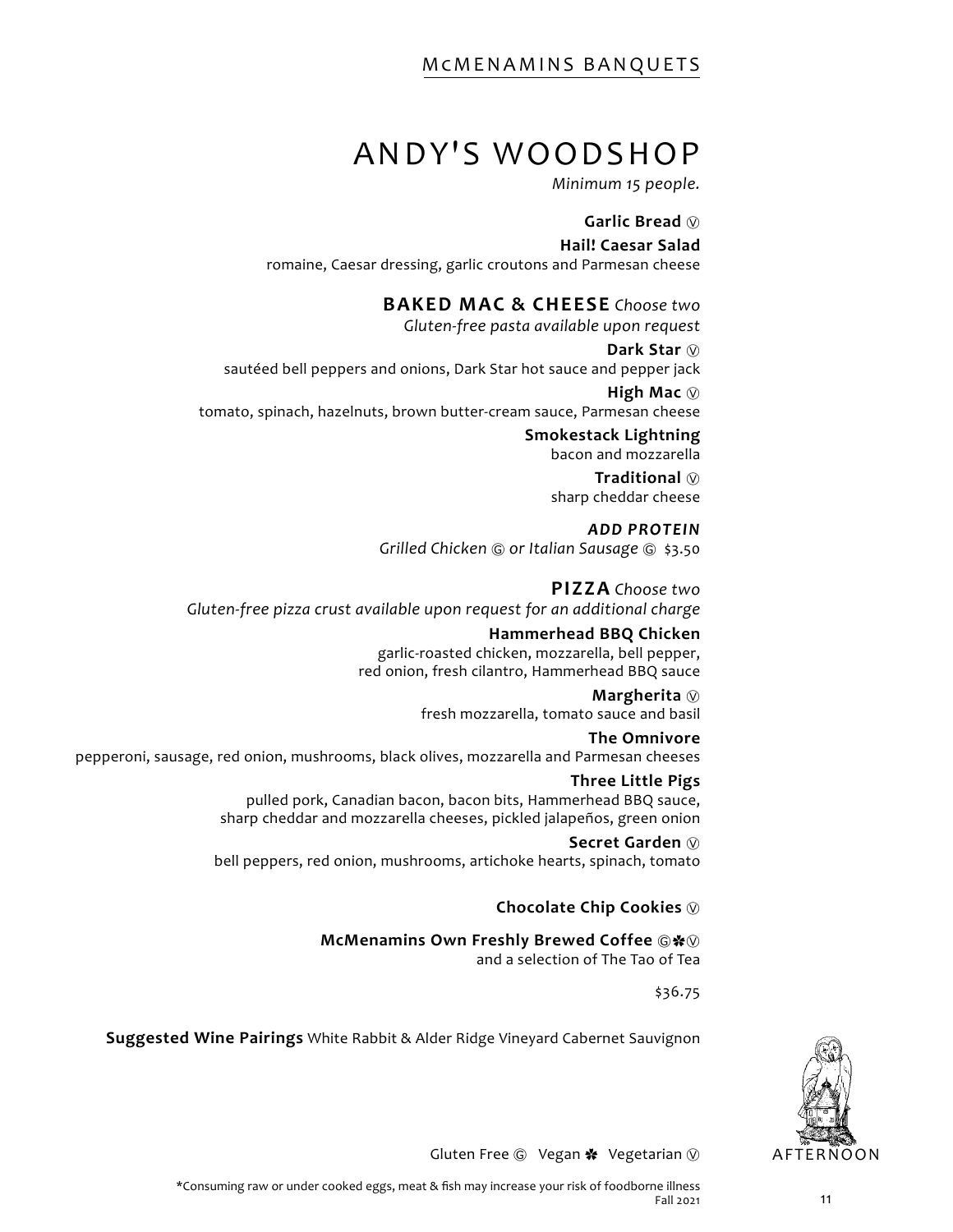# AFTERNOON ENHANCEMENTS

*Minimum 15 people. These items available to enhance a buffet meal.*

#### **Fajita Grill**

carne asada, chicken and tofu  $\mathbf{Q} \cdot \mathbf{w}$  with sautéed sweet peppers and onions, flour and corn tortillas \$11.75

#### **Signature Salad**

your choice of Hail! Caesar Salad, Pub Green Salad *newer's* Salad <sup>®</sup> \$5.75

#### **Signature Soup**

your choice of Seasonal Creamy Tomato  $\textcircled{v}$ , Pesto Primavera Minestrone  $\textcircled{v}$ , New England-Style Clam Chowder, West African Chicken-Peanut *@*, Ginger-Mushroom-Red Miso ⓒ  $\otimes$  \$5.00

#### **CARVED ROASTS**

*All carved roasts are accompanied by rolls, butter, Edgefield Dijon and mayonnaise. Carver provided one hour.*

> **Pork Loin Roast**  red onion-apple marmalade \$185.00 — serves 20

#### **Herb-Roasted Turkey Breast**

cranberry-Fireside Port relish \$300.00 — serves 30

#### **Salt & Pepper-Crusted Roast Prime Rib\***

Black Rabbit Red Wine jus and horseradish sauce \$375.00 — serves 50

**Suggested Wine Pairings** Umbrella Jimmy Dry Rose, White Rabbit & Black Rabbit

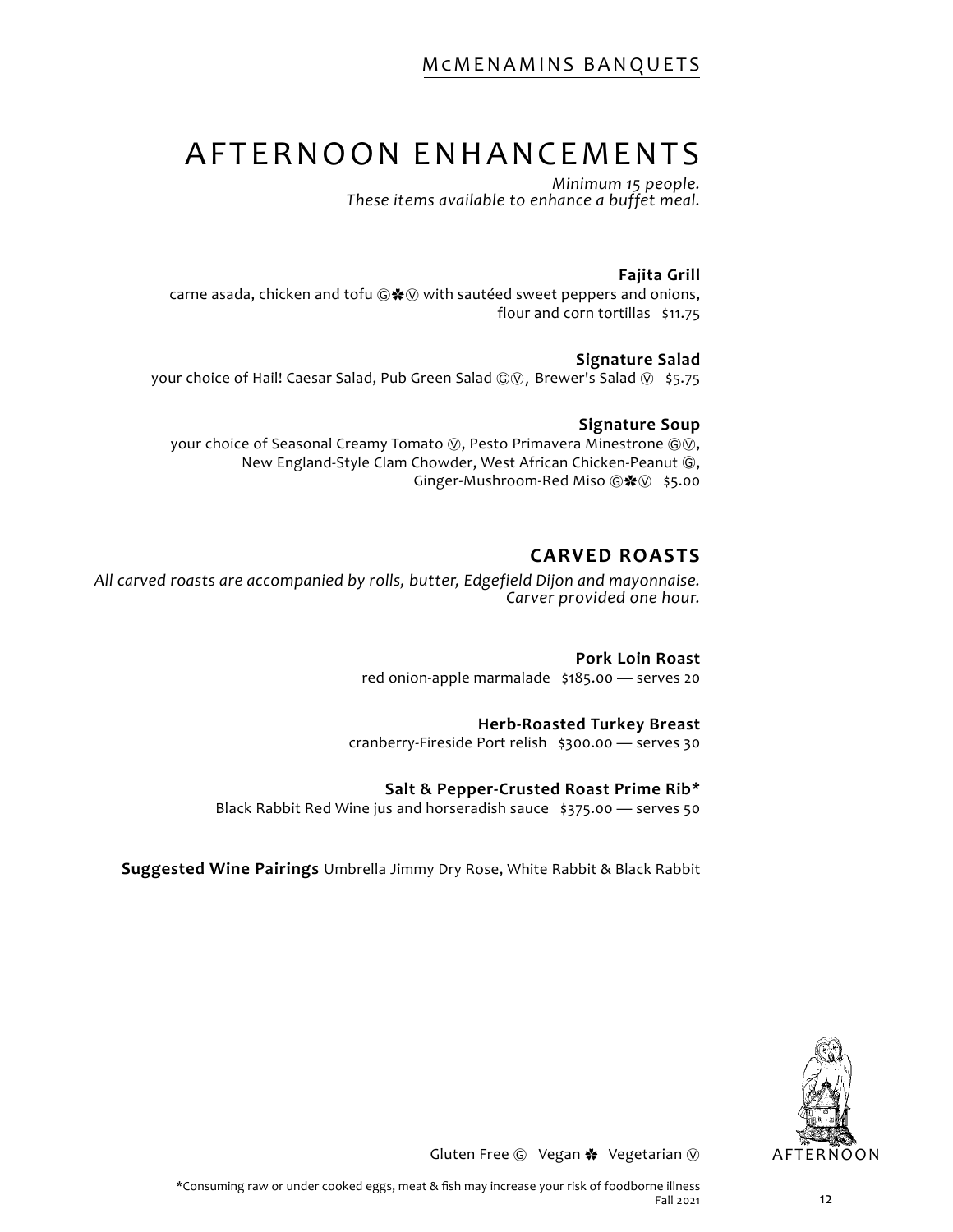# AFTERNOON BREAKS

*Minimum 15 people. 30 minute serve time — no substitutions.*

#### **CHOCOLATE BUZZ**

**Chocolate Chip Cookies** Ⓥ

**Black & Tan Brownie Bites**  $\circledR$ 

\$6.00

#### **HAPPY HOUR**

**Cheeseburger Sliders** 

**Scooby Snacks** mini corn dogs and yellow mustard

> **Cajun Tots** Ⓥ peppercorn ranch

> > \$11.25

#### **TIKI PUPU PARTY**

**Year of the Dragon Pork Sliders** Sriracha mayo and pickled daikon-carrot slaw

> **Spring Rolls** Ⓥ hoisin and hellishly hot mustard

> > **Sweet Potato Fries**  $\circledcirc$ Sriracha mayo

> > > \$11.75

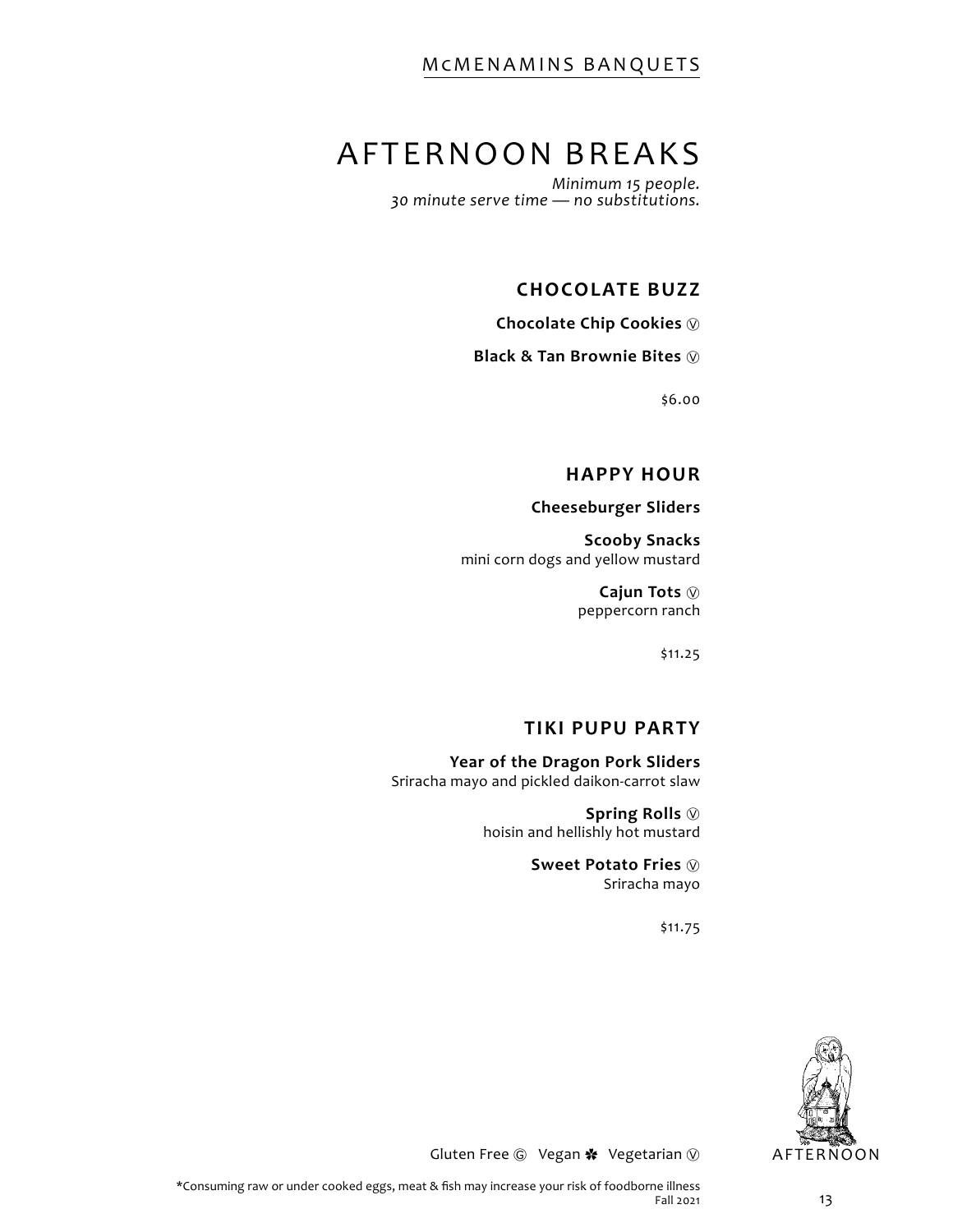# <span id="page-13-0"></span>ALTHEA'S RECEPTION

*Minimum 25 people.*

### **APPETIZERS**

**Classic Deviled Eggs**  $@@$ Edgefield Dijon

> **Hummus & Pita** ✿Ⓥ veggie sticks

#### **DISPLAYS**

**Deli Display** turkey, pastrami, Swiss, cheddar, pepper jack, mayonnaise, pickles, assorted rolls and a selection of mustards

> **Dessert Display** Ⓥ assorted individual sweets

> > \$23.75

**Suggested Wine Pairings** Umbrella Jimmy Dry Rose, White Rabbit & Black Rabbit

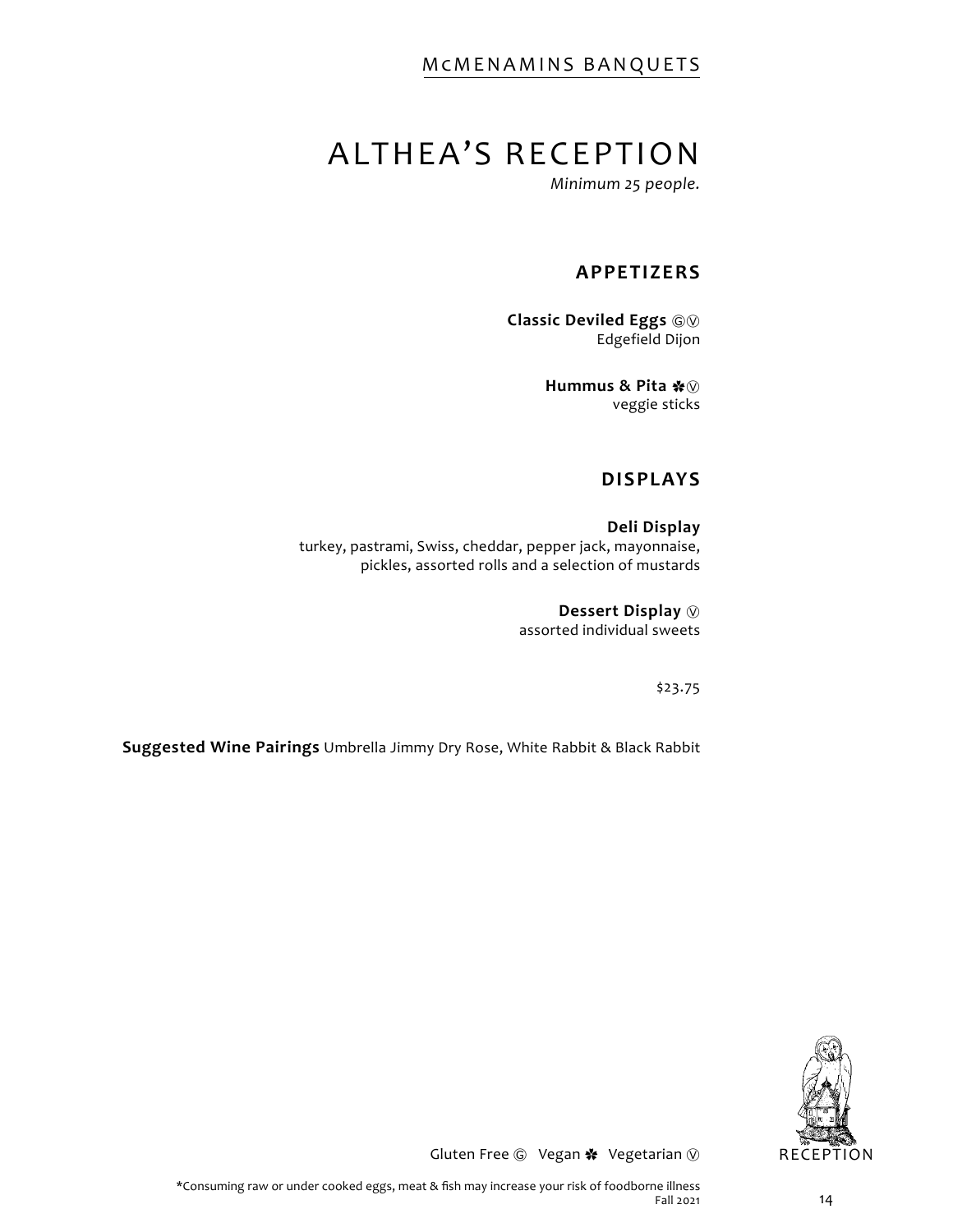# ALICE'S IMPROMPTU GATHERING

*Minimum 25 people.*

### **APPETIZERS**

**Chèvre Crostini** goat cheese with fig and black pepper tapenade

**Stuffed Mushrooms** Ⓥ Parmesan, herbed cream cheese, garlic and toasted bread crumbs

### **DISPLAYS**

#### **Antipasti**

sliced prosciutto, salami, pepperoni, marinated fresh mozzarella, feta and Provolone cheeses, Greek olives, marinated and pickled vegetables served with assorted crackers and baguette

> **Crudités** Ⓖ✿Ⓥ fresh vegetables with roasted red pepper aioli

> > \$23.75

**Suggested Wine Pairings** Fennwood Vineyard Pinot Noir, Chardonnay, WA & OR

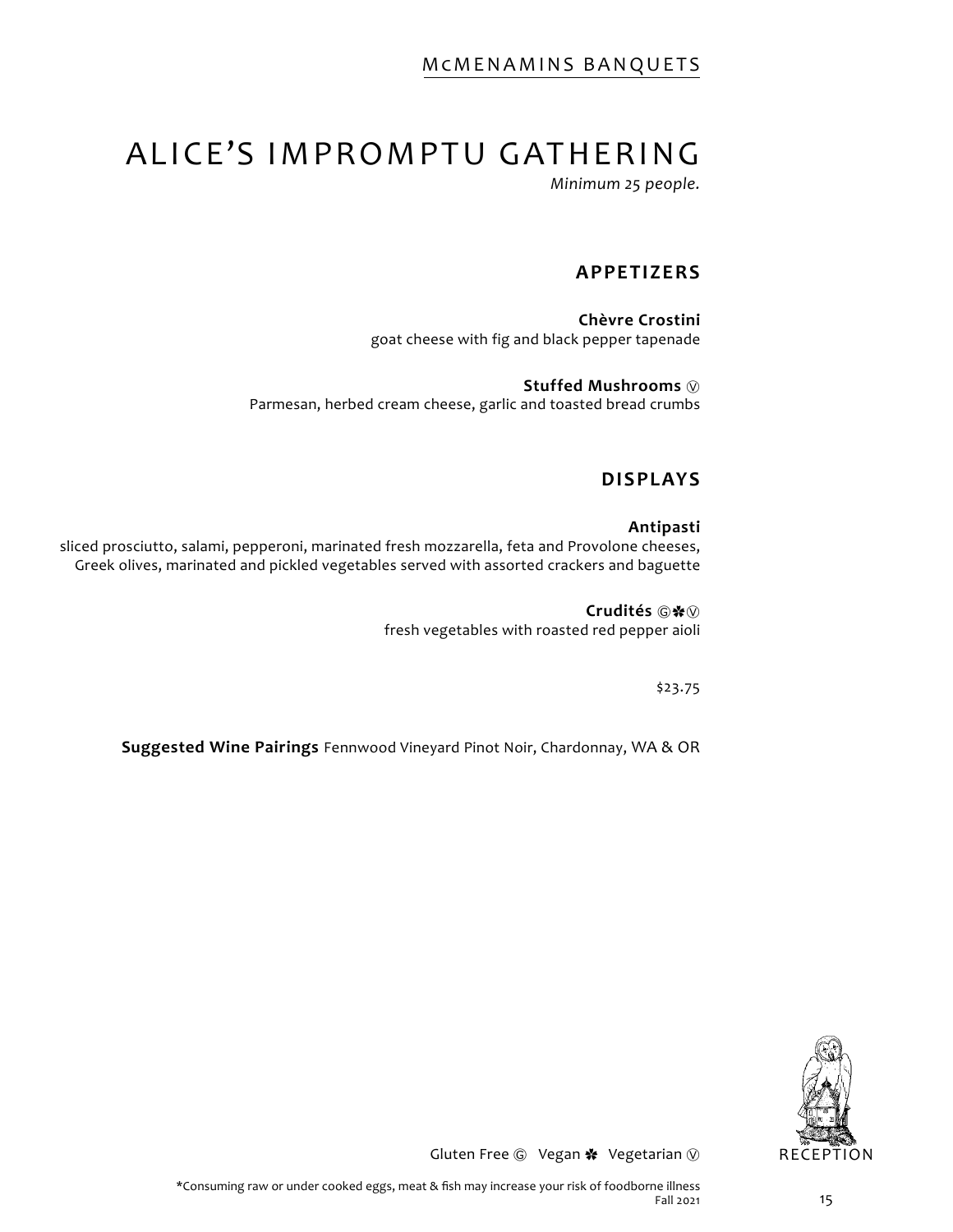# MATTIE'S GARDEN PARTY

*Minimum 25 people.*

### **APPETIZERS**

**Caprese Skewers**  $@@$ fresh mozzarella, basil, tomato, balsamic drizzle

> **Classic Deviled Eggs**  $@@$ Edgefield Dijon

Endive Leaves  $@@$ blue cheese mousse and roasted walnuts

#### **DISPLAYS**

**Crudités** Ⓖ✿Ⓥ fresh vegetables with roasted red pepper aioli

**Fresh Fruit ©※** seasonal fruit, sliced melons, berries and tropical fruits

> **Dessert Display** Ⓥ assorted individual sweets

**McMenamins Own Freshly Brewed Coffee**  $@$  $@$ and a selection of The Tao of Tea

\$28.50

**Suggested Wine Pairings** Willamette Valley Pinot Noir, Pinot Gris, WA & OR

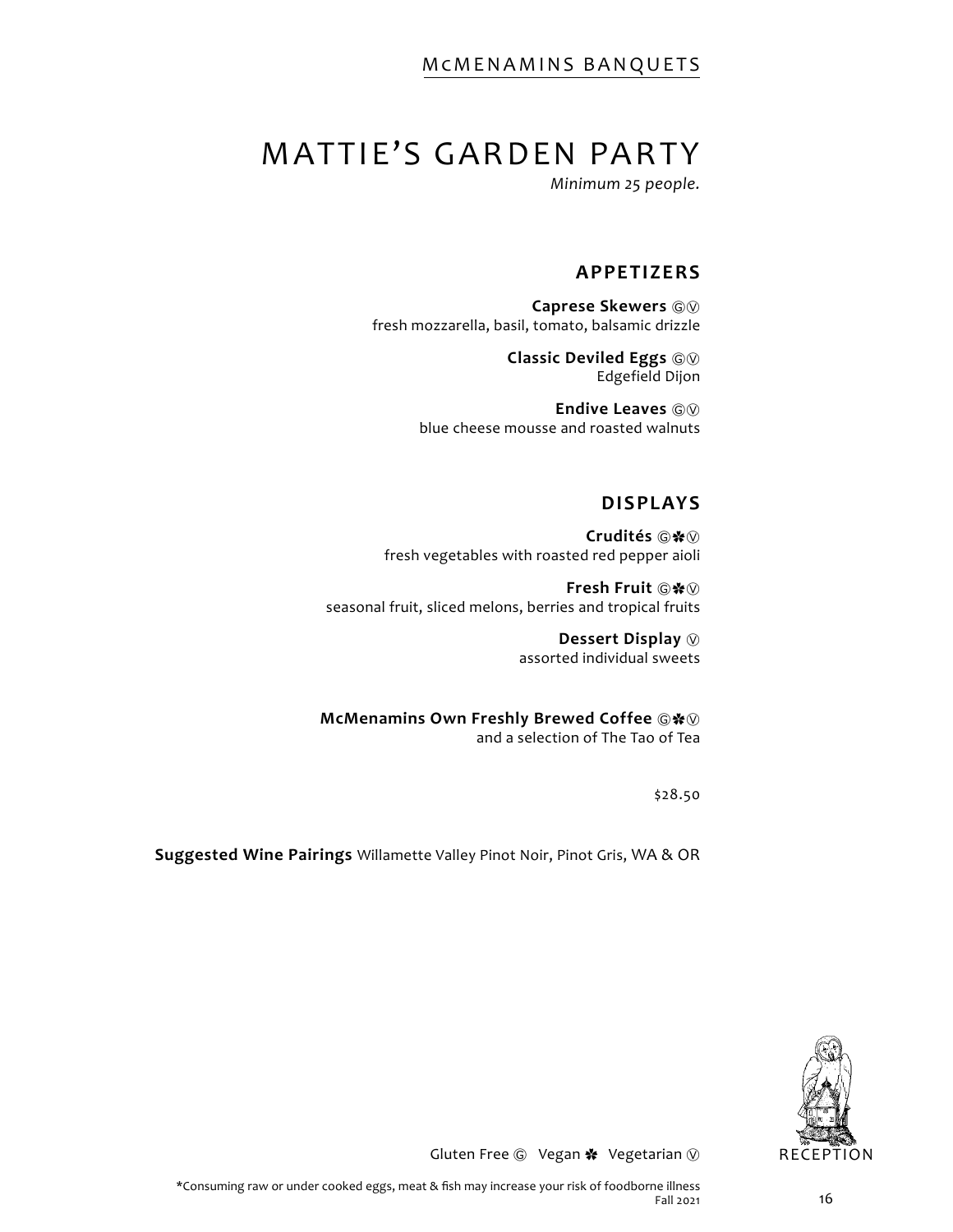# LOLA'S COCKTAIL PARTY

*Minimum 25 people.*

### **APPETIZERS**

**Caprese Skewers** ⒼⓋ fresh mozzarella, basil, tomato, balsamic drizzle

#### **Curried Crab Salad in Cucumber Cups** Ⓖ

Endive Leaves  $\textcircled{\tiny{6}}$ blue cheese mousse and roasted walnuts

**Smoked Salmon Crostini** smoked salmon cream cheese, lemon zest, dill sprig

**Stuffed Peppadews**  $\textcircled{\tiny{\textcircled{\tiny{W}}}}$ sweet piquante peppers stuffed with goat cheese and Marcona almonds

#### **DISPLAY**

**Charcuterie** pâté, ham, salami, prosciutto, cornichons, marinated onions and Edgefield Dijon and Terminator mustards served with assorted crackers and baguette

\$30.50

**Suggested Wine Pairings** Nicholas Vineyard Riesling, Aegrina Vineyard Pinot Noir

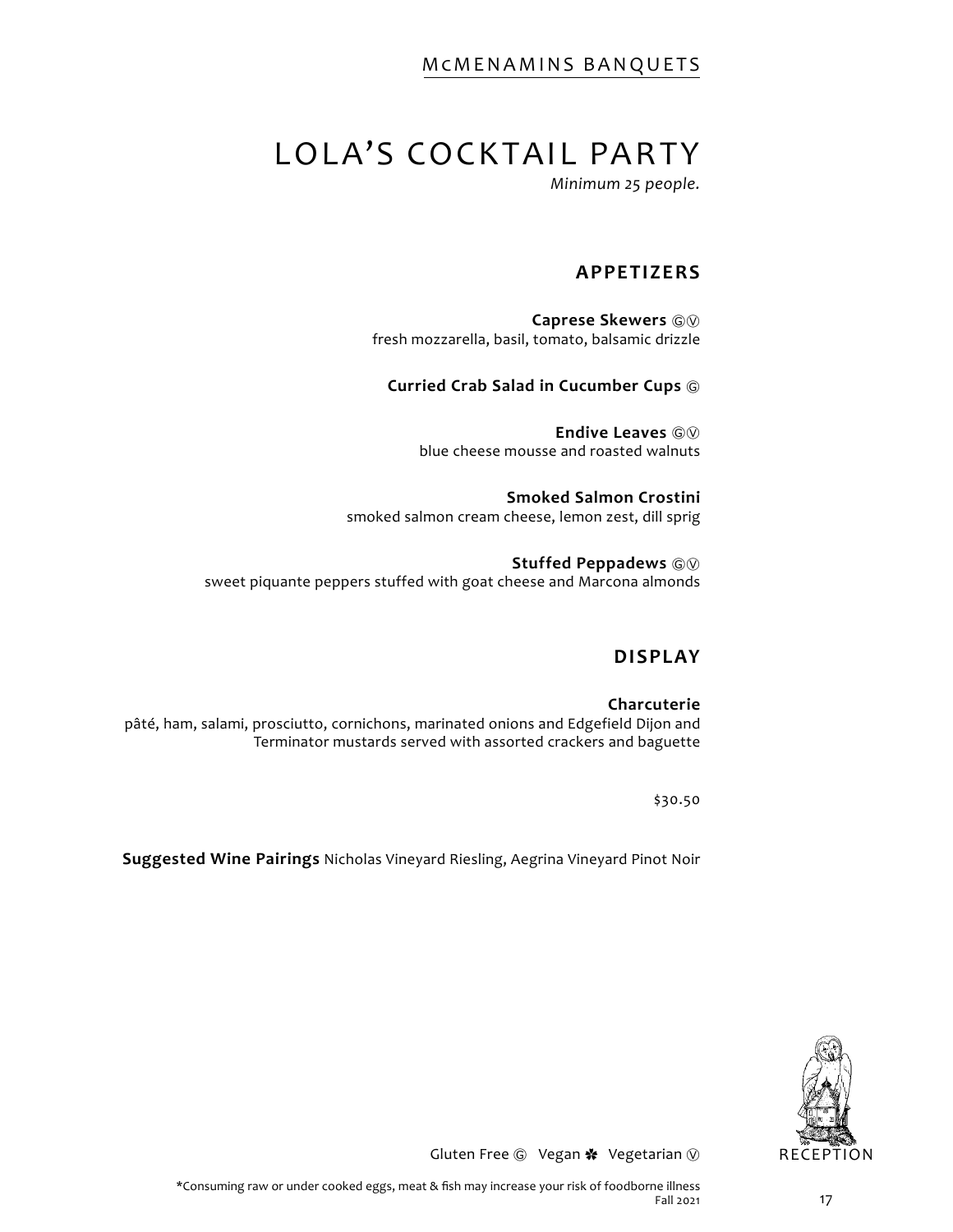# CARTER THE GREAT'S CELEBRATION

*Minimum 25 people. Carver provided one hour.*

#### **APPETIZERS**

**Classic Deviled Eggs**  $@@$ Edgefield Dijon

> **Crab Cakes** No. 7 remoulade

**Prawn Cocktails** Ⓖ cocktail sauce

### **DISPLAYS**

**Charcuterie** pâté, ham, salami, prosciutto, cornichons, marinated onions and Edgefield Dijon and Terminator mustards served with assorted crackers and baguette

> **Artisan Cheese Board** Ⓥ a selection of cheese with assorted crackers and baguette

> > **Crudités** Ⓖ✿Ⓥ fresh vegetables with roasted red pepper aioli

# **CARVED ROAST**

#### **Salt & Pepper-Crusted Roast Prime Rib\***

Black Rabbit Red Wine jus and horseradish sauce accompanied by rolls, butter, Edgefield Dijon and mayonnaise

\$42.00

**Suggested Wine Pairings** White Rabbit & Alder Ridge Vineyard Cabernet Sauvignon

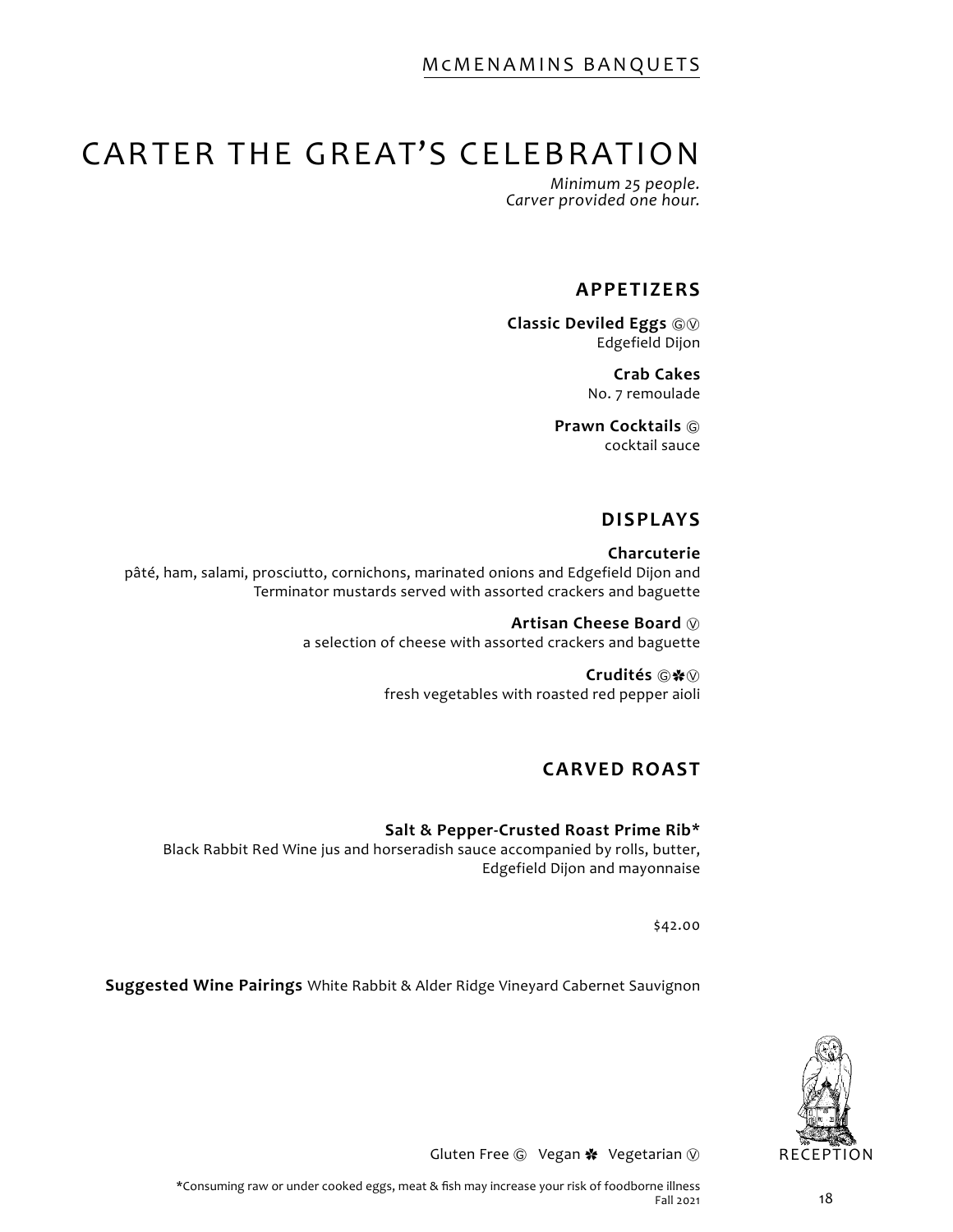# DISPLAYS

*Minimum 25 people.*

#### **Charcuterie**

pâté, ham, salami, prosciutto cornichons, marinated onions and Edgefield Dijon and Terminator mustards served with assorted crackers and baguette \$17.00

#### **Deli Display**

turkey, pastrami, Swiss, cheddar, pepper jack, mayonnaise, pickles, assorted rolls and a selection of mustards \$13.75

#### **Antipasti**

sliced prosciutto, salami, pepperoni, marinated fresh mozzarella, feta and Provolone cheeses, Greek olives, marinated and pickled vegetables served with assorted crackers and baguette \$11.75

#### **Artisan Cheese Board** Ⓥ

a selection of cheese with assorted crackers and baguette \$11.25

#### **Mezza** Ⓥ

hummus, roasted red pepper aioli, dolmas, feta-yogurt dip, Greek olives, marinated onions, cucumbers and tomato served with pita triangles \$9.00

#### **Fresh Fruit ©※**

seasonal fruit, sliced melons, berries and tropical fruits \$8.00

#### **Crudités** Ⓖ✿Ⓥ

fresh vegetables with roasted red pepper aioli \$7.50

#### **Brie en Croûte** Ⓥ

whole wheel of Brie with peppered apples wrapped in puff pastry with red and green grapes and sliced baguette \$168.00 per wheel — serves 25

#### **Dessert Display** Ⓥ

assorted individual sweets \$6.75

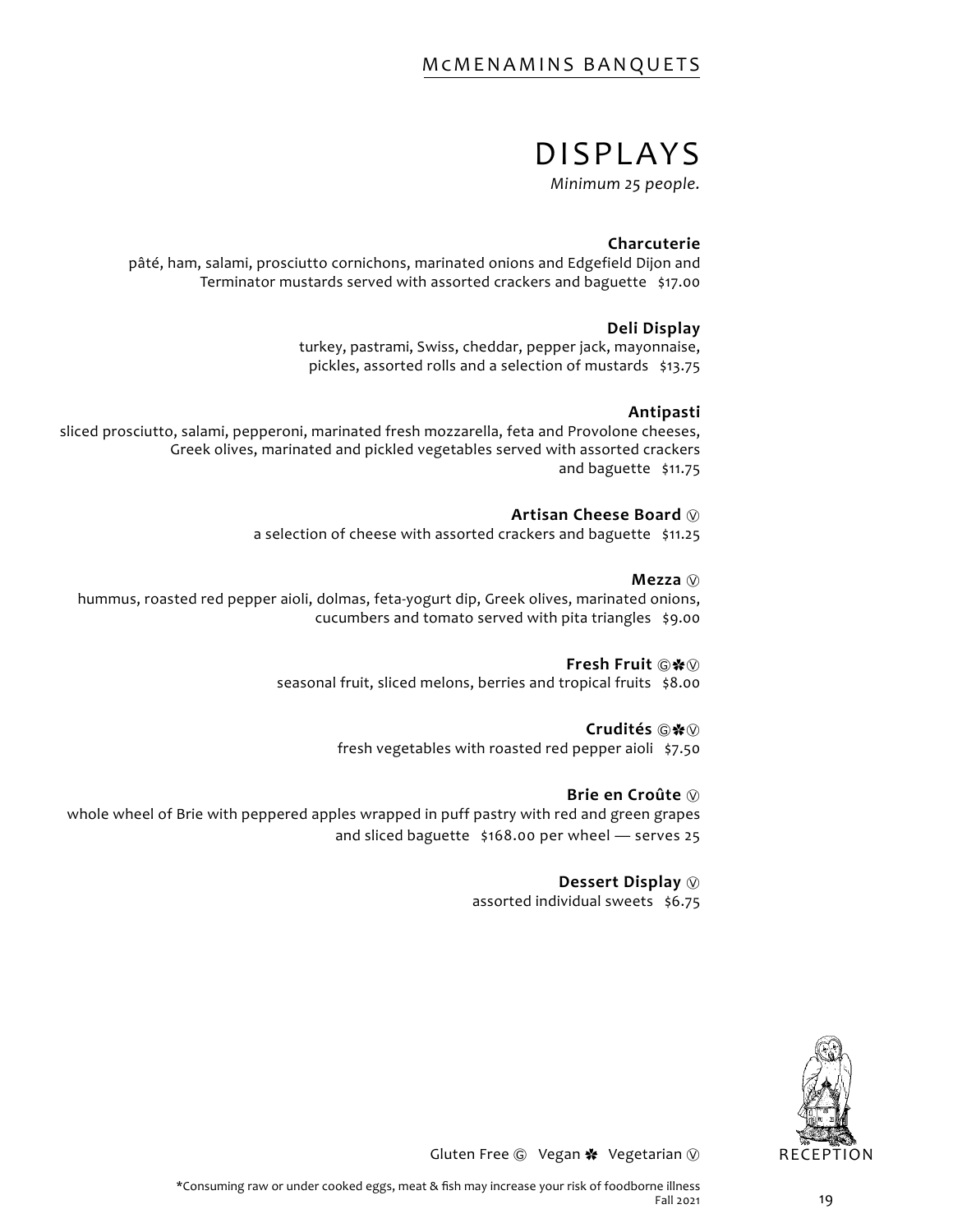# <span id="page-19-0"></span>COCKTAIL APPETIZERS

*Minimum 15 people.*

**Crab Cakes** No. 7 remoulade \$21.00

**Nacho Bar** Ⓥ tortilla chips, chipotle pico de gallo, tomatillo salsa, guacamole, cilantro sour cream, chili con queso \$13.25

> **Mini Quiches** Ⓥ \$9.50

**Chicken Tenders** Hammerhead BBQ sauce \$8.00

**Terminator Meatballs**  rich Terminator gravy \$8.50

**Spanakopita Triangles** Ⓥ feta cheese and spinach wrapped in filo pastry \$7.00

**Stuffed Mushrooms** Ⓥ Parmesan, herbed cream cheese, garlic and toasted bread crumbs \$6.50

**BLT Crostini** Red Eye bacon jam, shredded lettuce, Roma tomato, herb aioli \$6.00

> **Warm Bavarian Pretzels & Fondue** Ⓥ \$9.00

**Smoked Salmon Crostini** smoked salmon cream cheese, lemon zest, dill sprig \$6.00

**Tater Tot Bar** Ⓥ Cajun and roasted garlic-pepper seasonings with peppercorn ranch \$6.50

**Caprese Crostini** Ⓥ fresh mozzarella, basil and Roma tomatoes drizzled with olive oil and balsamic vinegar \$6.00

> **Classic Deviled Eggs**  $@@$ Edgefield Dijon \$4.25

**Chèvre Crostini** goat cheese with fig and black pepper tapenade \$6.00

> **Hummus & Pita** ✿Ⓥ veggie sticks \$6.25

**Spring Rolls** Ⓥ hoison and hellishly hot mustard \$4.25

**Scooby Snacks** mini corn dogs and yellow mustard \$4.75

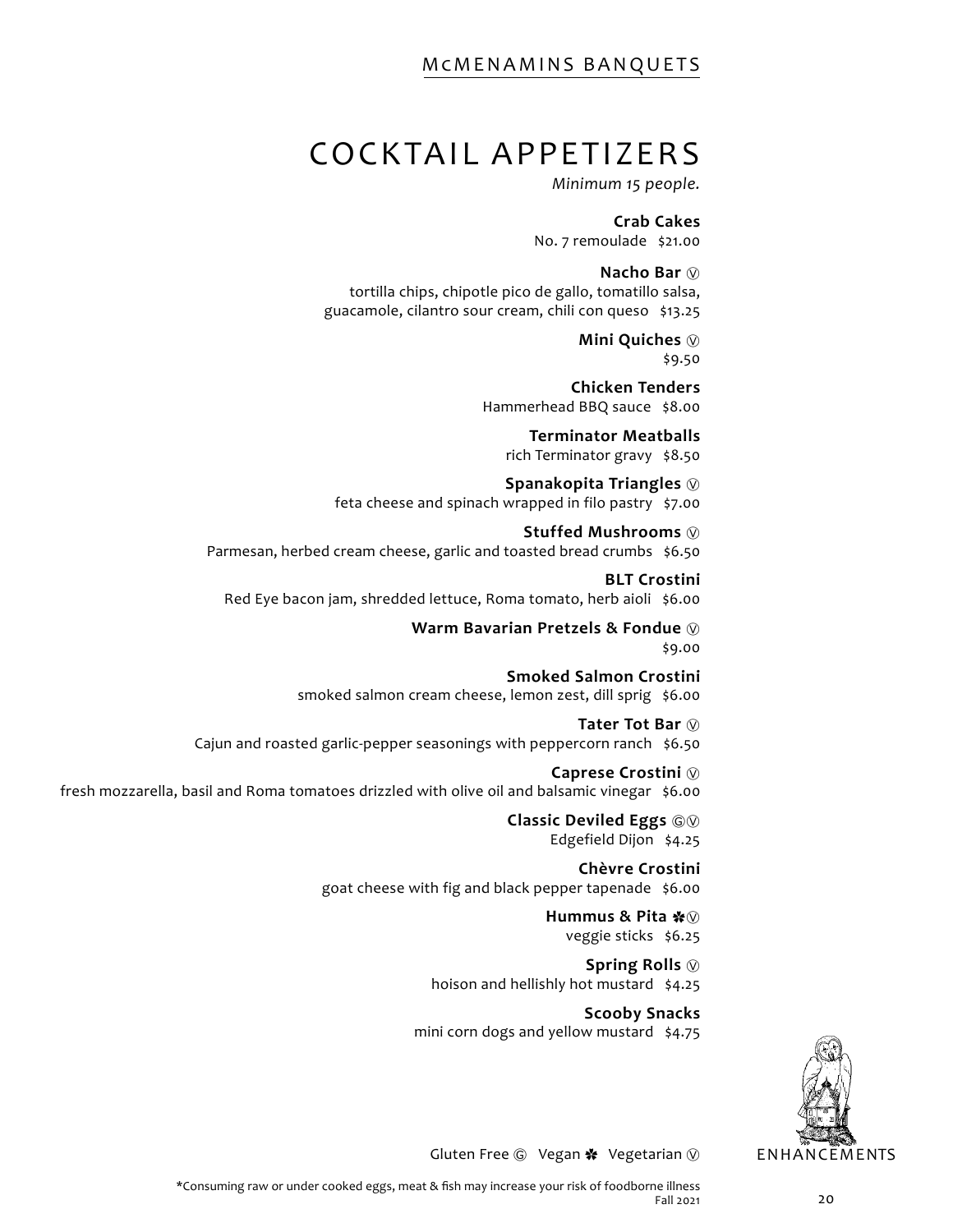# NORTH SHORE LUAU

*Minimum 15 people.*

#### **SIDES & SALADS**

**Rolls & Butter** Ⓥ

#### **Mai Thai Salad**

<span id="page-20-0"></span>romaine, cabbage, tomato, cucumber, pickled daikon-carrot slaw, cilantro, jalapeño, onion, fried shallots, tom kha peanuts, mai Thai dressing

**Basil-Cilantro Rice ⓒ**  $\&$ 

**Pad Prik Green Beans** red bell peppers, Thai red curry chili sauce, kaffir lime leaves, galangal root

### **ENTRÉES∞**

**Char Siu Pork Loin**  marinated with aromatic spices and roasted

> **Three Rocks Jerk Chicken** Ⓖ made with our Three Rocks Rum

**Lemongrass Mahi Mahi**  grilled fillets with cilantro, lime, pickled daikon-carrot slaw

### **DESSERTS**

**Lilikoi-Coconut Tart** Ⓥ tropical passionfruit custard, coconut shortdough, whipped cream and strawberries

> **Ruby's Raspberry Cheesecake** Ⓥ vanilla cheesecake, raspberry swirl, graham cracker crust

**McMenamins Own Freshly Brewed Coffee**  $\circ$ 

and a selection of The Tao of Tea

\$51.50

*∞Available as a substitution for one entree selection at no additional charge* 

**Jamaican Curried Veggie Stew** Ⓖ✿Ⓥ black bean and veggie stew, basil-cilantro rice, mango chutney, spinach, onion, cilantro and jalapeño

**Suggested Wine Pairings** Nicholas Vineyard Riesling, Willamette Valley Pinot Noir

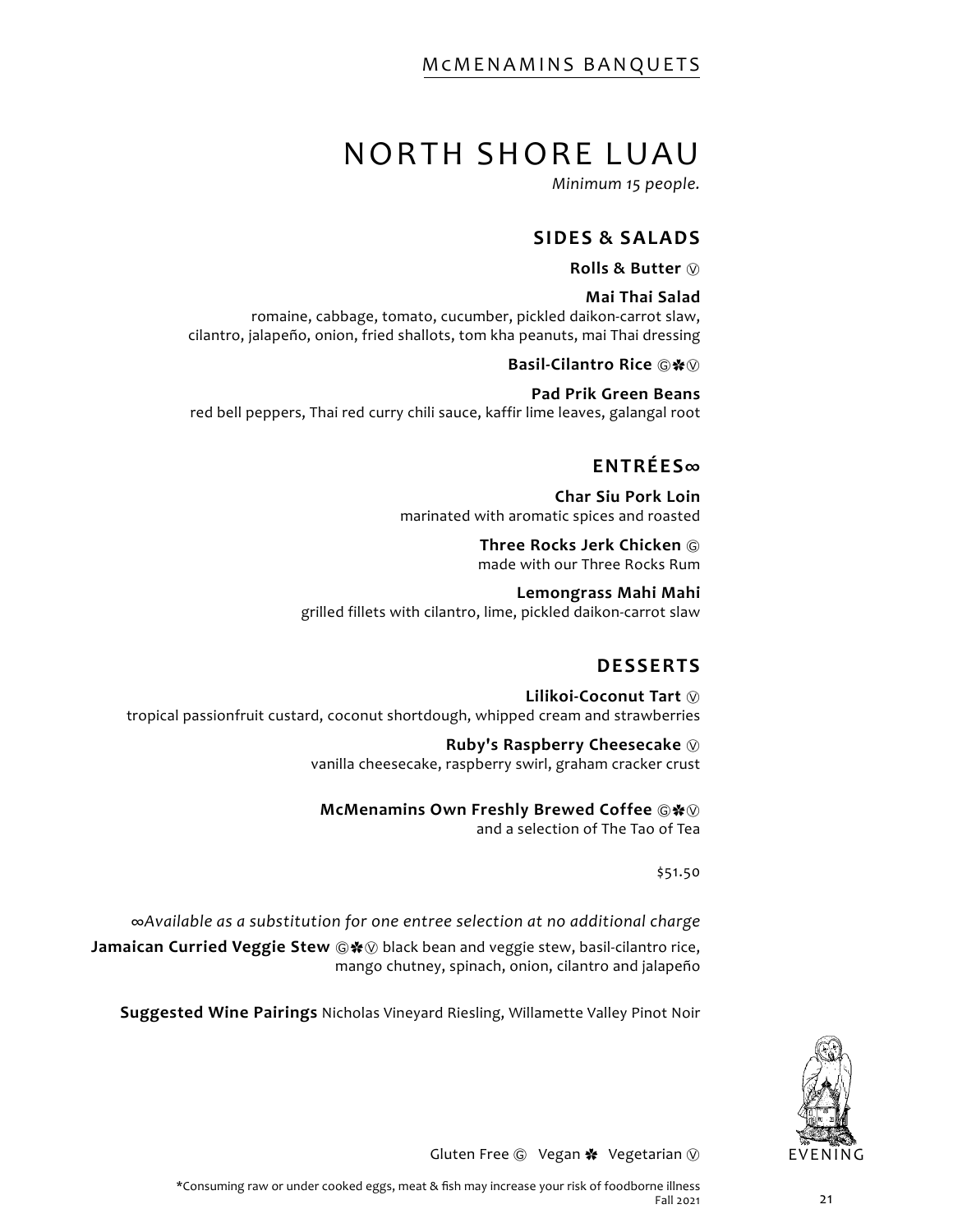# FIRESIDE SUPPER

*Minimum 15 people.*

#### **SIDES & SALADS**

**Rolls & Butter** Ⓥ

**Northwest Spinach Salad** Ⓥ goat cheese, hazelnuts and marionberry vinaigrette

Yukon Gold Mashed Potatoes  $@@$ 

**Wild Rice Pilaf**  $\circledcirc$ 

**Garlic-Roasted Broccolini**  $@$   $@$ 

#### **ENTRÉES∞**

**Cider-Glazed Pork Medallions** Ⓖ Aval Pota apple chutney

**Lemon & Herb-Roasted Chicken**  $@$ 

**Potlatch Wild Salmon**  $@$ Fireside-cranberry butter

#### **DESSERTS**

**Phil's Salted Caramel Tart**  $\heartsuit$ dark chocolate, Oregon filberts, whipped cream

**Ruby's Raspberry Cheesecake** Ⓥ vanilla cheesecake, raspberry swirl and graham cracker crust

**McMenamins Own Freshly Brewed Coffee** Ⓖ✿Ⓥ and a selection of The Tao of Tea

\$63.00

*∞Available as a substitution for one entree selection at no additional charge*  **Wild Mushroom & Spinach Cannelloni**  $\circledR$ rosemary Alfredo sauce

**Suggested Wine Pairings** Merlot, Chardonnay, *Columbia Gorge*

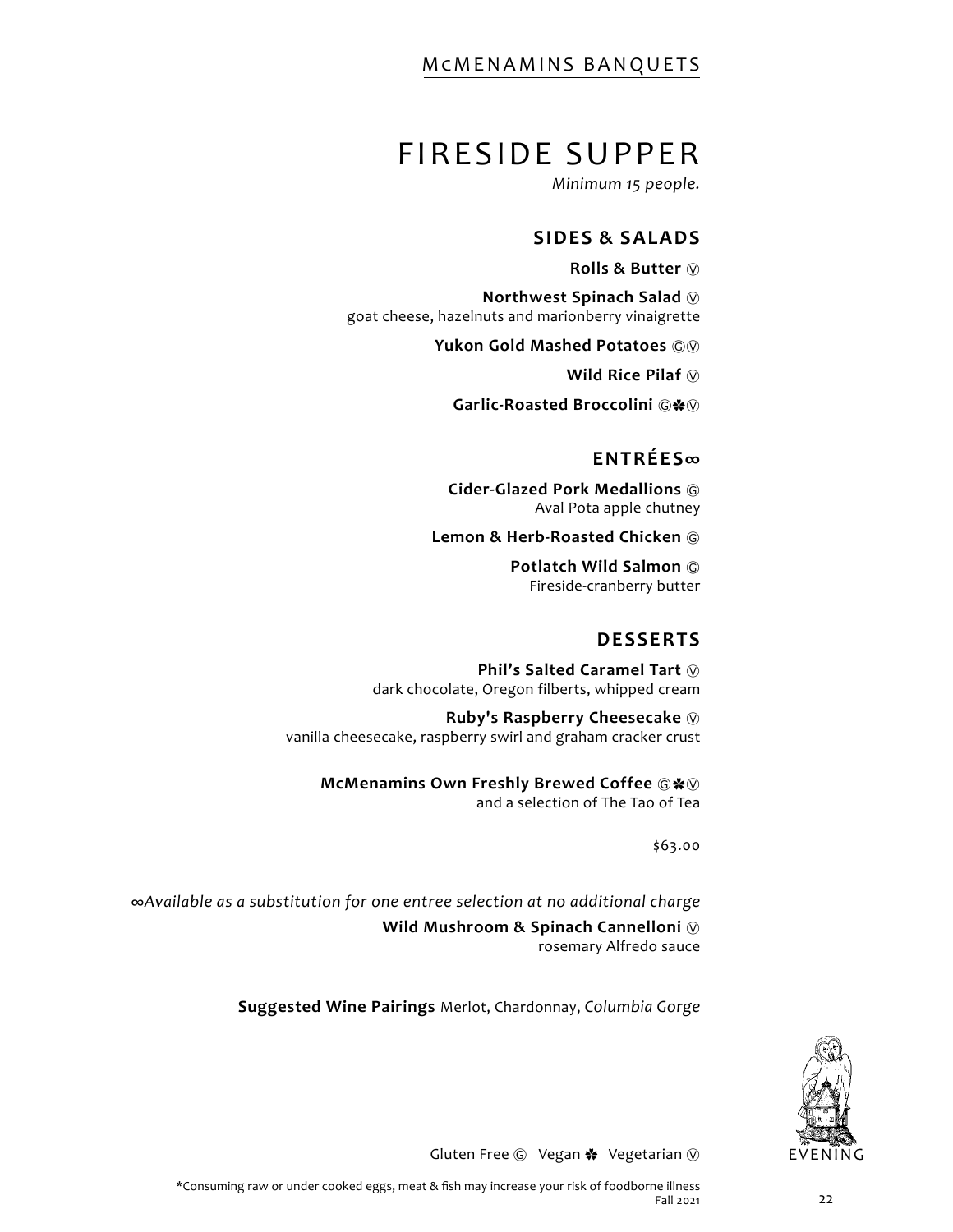# ROADHOUSE BARBECUE COOKOUT

*Minimum 15 people.*

### **SIDES & SALADS**

#### **Cornbread Muffins & Honey Butter** Ⓥ

**Kale Slaw**  $\textcircled{\scriptsize{w}}$ Hogshead-honey mustard dressing

**Picnic Potato Salad**  $\textcircled{\tiny{\textcircled{\tiny{W}}}}$ red potatoes, sweet relish, egg, onion, celery, bell pepper

**Dad's Moonshine Baked Beans**  $\circledR$ 

**Roasted Corn Casserole** Ⓥ with smoked jalapeño, lime, cilantro, butter and Cotija cheese

### **ENTRÉES∞**

**Red Eye BBQ Beef Brisket** Ⓖ chili-coffee rubbed with McMenamins coffee-BBQ sauce

> **Peppercorn White BBQ Chicken**  $@$ marinated and grilled

> > **Grilled Wild Salmon** Ⓖ with Hogshead-mustard BBQ sauce

# **DESSERTS**

**Black & Tan Brownies**  $\heartsuit$ served with whipped cream

**Northwest Berry Bars** Ⓥ marionberries and butter crumble

**McMenamins Own Freshly Brewed Coffee**  $\circ$  **\*** and a selection of The Tao of Tea

\$57.75

*∞Available as a substitution for one entree selection at no additional charge* 

**Hammerhead BBQ Tofu**  $\clubsuit$ grilled baked tofu

**Suggested Wine Pairings** Chukar Ridge Vineyard Syrah, Pinot Gris, *OR & WA*

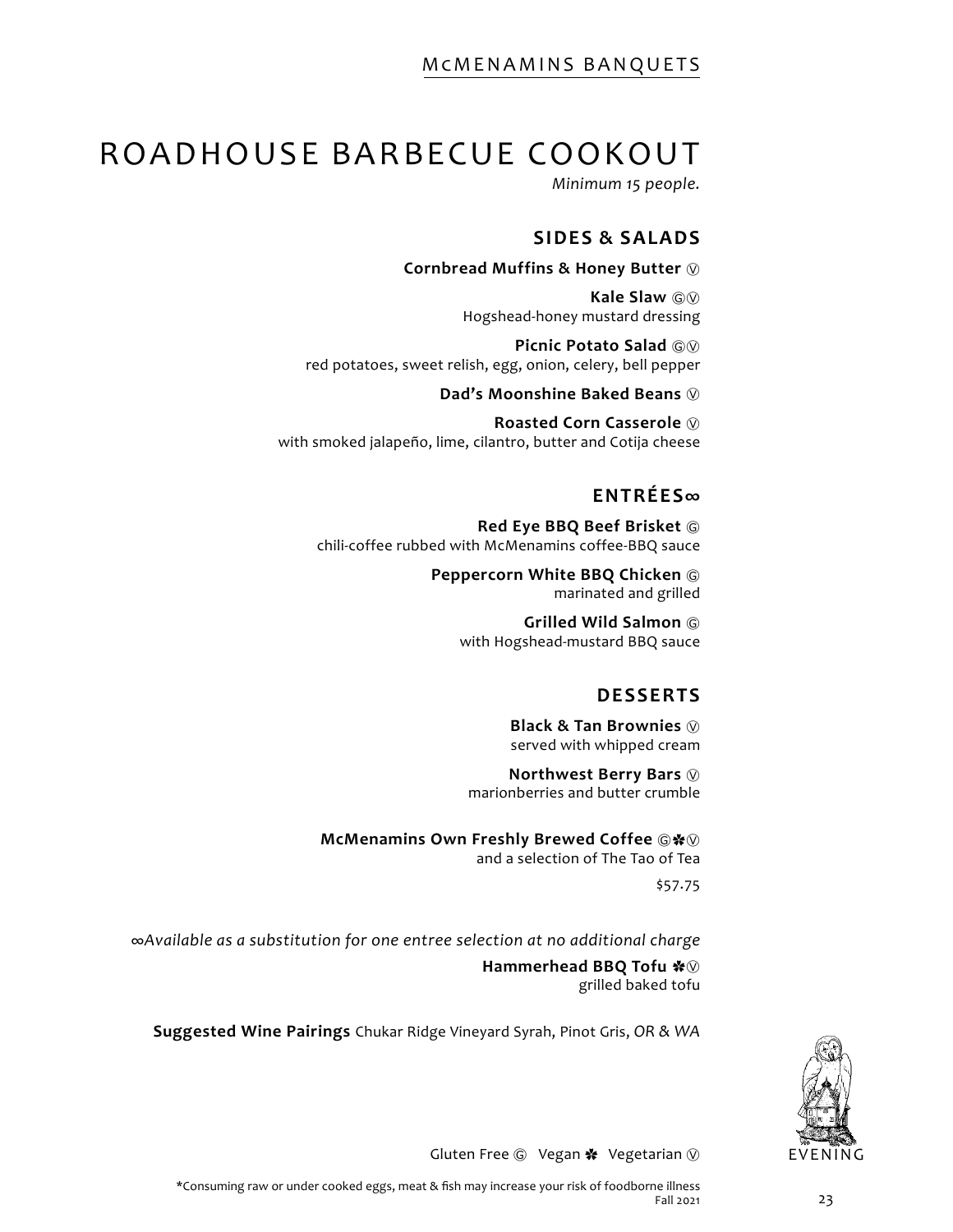# WILLOW'S FEAST

*Minimum 15 people.*

#### **SIDES & SALADS**

**Rolls & Butter** Ⓥ

**Brewer's Salad** Ⓥ blue cheese crumbles, marinated red onion, hazelnuts, Ruby-raspberry vinaigrette

**Herb-Roasted Fingerlings**  $@$  $@$ 

**Wild Rice Pilaf**  $\circledcirc$ 

**Hazelnut-Brown Butter Green Beans**  $@@$ 

# **ENTRÉES**∞

**Pork Medallions** Ⓖ blackberry-pinot noir reduction

**Poached Wild Salmon**  $@$ pinot gris-shallot beurre blanc

**Bacon-Wrapped Filet of Beef\***  $\textcircled{e}$ peppered Hogshead demi-glace

> **Dessert Display** Ⓥ assorted individual sweets

**McMenamins Own Freshly Brewed Coffee**  $\circledR \cdot \bullet \circledR$ and a selection of The Tao of Tea

\$78.75

*∞Available as a substitution for one entree selection at no additional charge* 

**Roasted Vegetable Strudel** Ⓥ tomato-basil coulis

**Suggested Wine Pairings** Poor Farm Pinot Gris, Cuvee de l'Abri Rouge

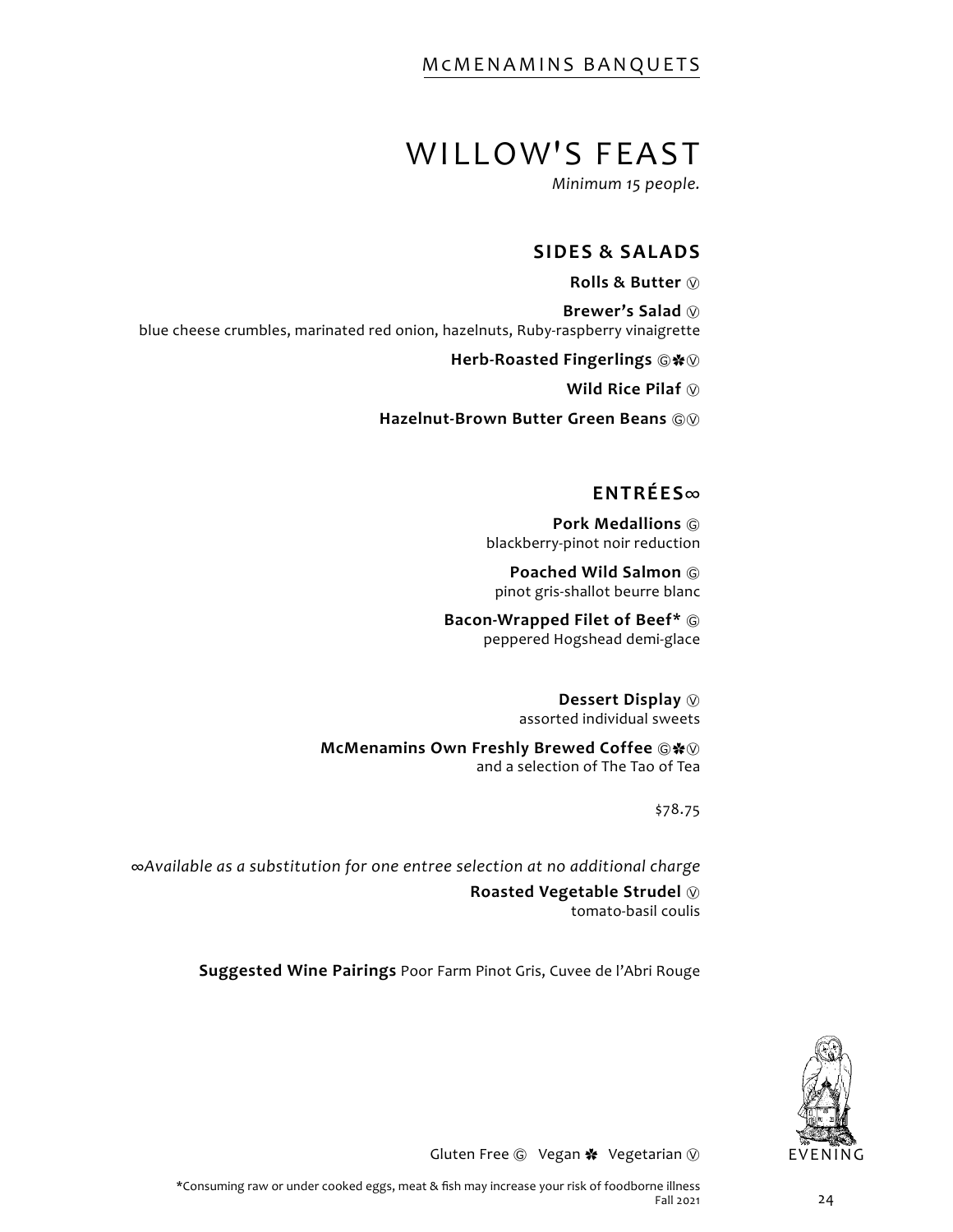# LATE NIGHT

*Minimum 15 people. 30 minute serve time — no substitutions.*

### **LAST CALL**

**Chicken Tenders** Hammerhead BBQ sauce

**Scooby Snacks** mini corn dogs and yellow mustard

> **Cajun Tots** Ⓥ peppercorn ranch

> > \$21.00

#### **AFTER PARTY**

**Year of the Dragon Pork Sliders** Sriracha mayo and pickled daikon-carrot slaw

> **Spring Rolls** Ⓥ hoisin and hellishly hot mustard

> > **Sweet Potato Fries**  $\heartsuit$ Sriracha mayo

**Tom Kha Peanuts ©※** 

\$21.00